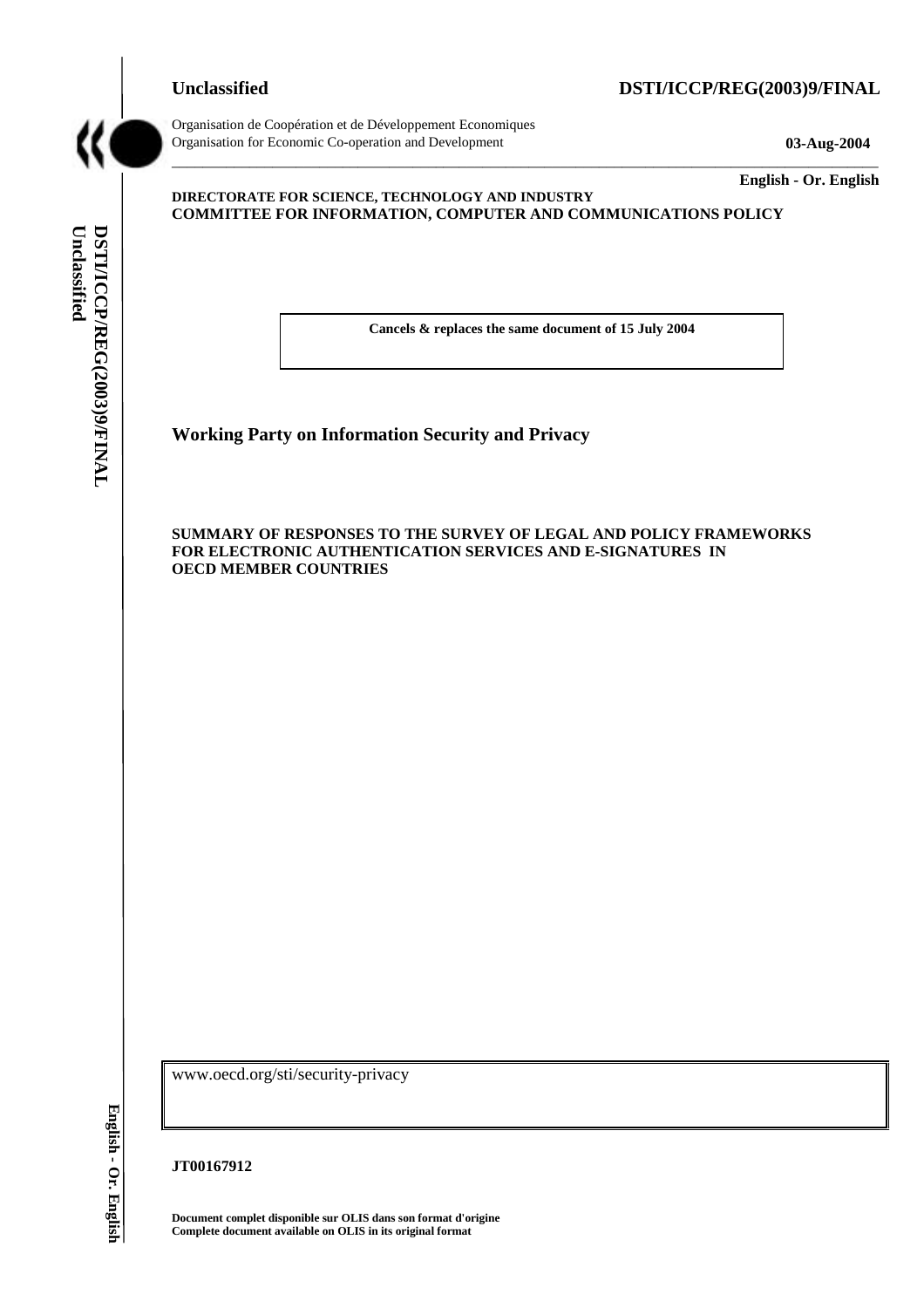#### **FOREWORD**

This report sets out the results of responses received from 22 member countries to the *Survey of Legal and Policy Frameworks for Electronic Authentication Services and E-Signatures in OECD Member Countries* which was issued for completion in July 2003. It is intended to provide an understanding of both gaps and commonalities across jurisdictions with differing legal and regulatory approaches to electronic signatures.

The report was prepared by Canada, assisted by the OECD Secretariat and with active input and comments from member countries. It was declassified by the Committee for Information, Computer and Communications Policy on 2 July 2004.

This report is published on the responsibility of the Secretary-General of the OECD.

**Copyright OECD, 2004.** 

**Applications for permission to reproduce or translate all or part of this material should be made to: Head of Publications Service, OECD, 2 rue André-Pascal, 75775 Paris Cedex 16, France.**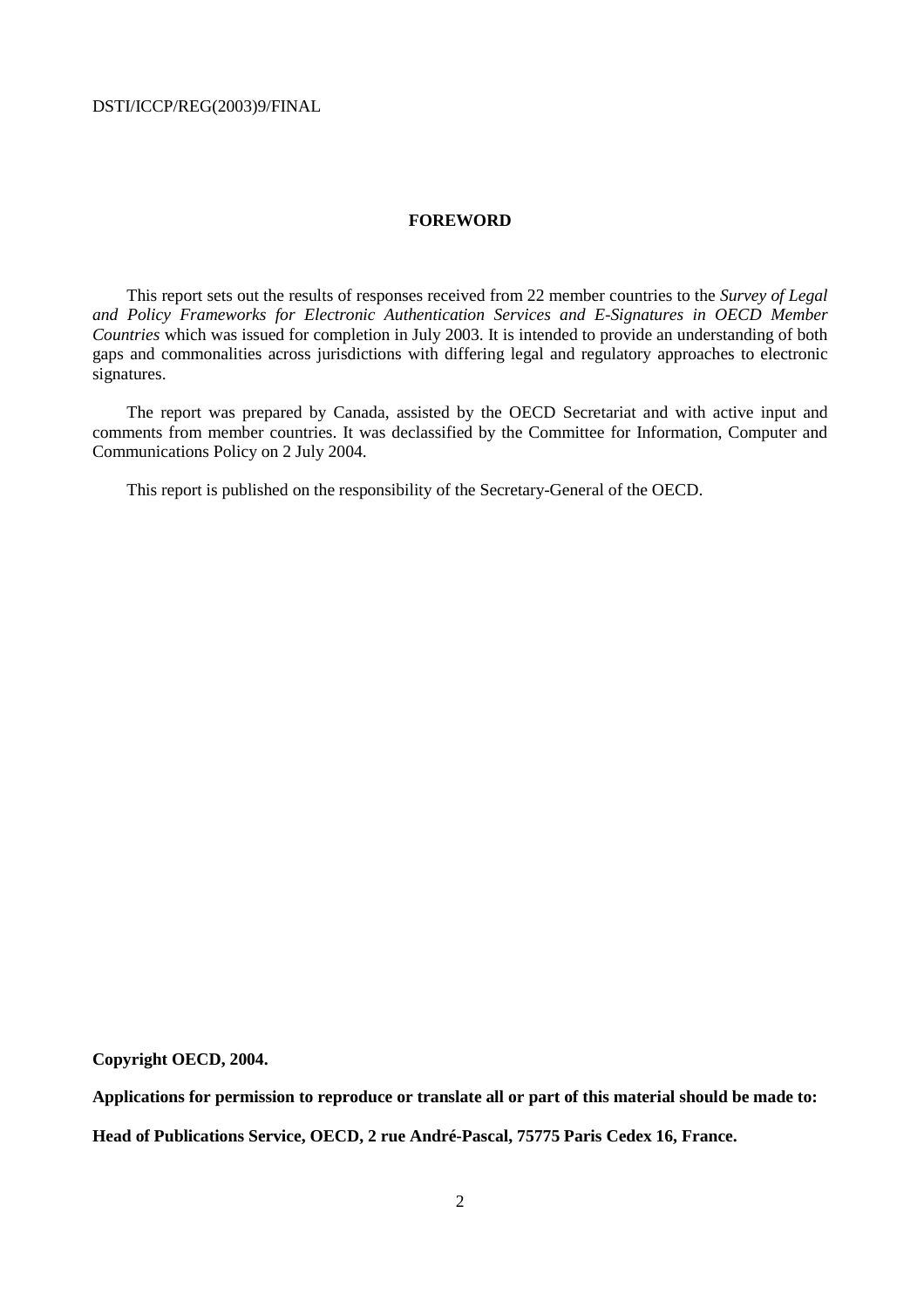# **TABLE OF CONTENTS**

| ANNEX A: SURVEY OF LEGAL AND POLICY FRAMEWORKS FOR ELECTRONIC<br>AUTHENTICATION SERVICES AND E-SIGNATURES IN OECD MEMBER COUNTRIES  9                                                              |  |
|----------------------------------------------------------------------------------------------------------------------------------------------------------------------------------------------------|--|
| ANNEX B: SUMMARY INTERPRETATION OF INPUT RECEIVED ON SURVEY OF<br>LEGAL AND POLICY FRAMEWORKS FOR ELECTRONIC AUTHENTICATION<br>SERVICES AND E-SIGNATURES IN OECD MEMBER COUNTRIES (MARCH 2004)  11 |  |
|                                                                                                                                                                                                    |  |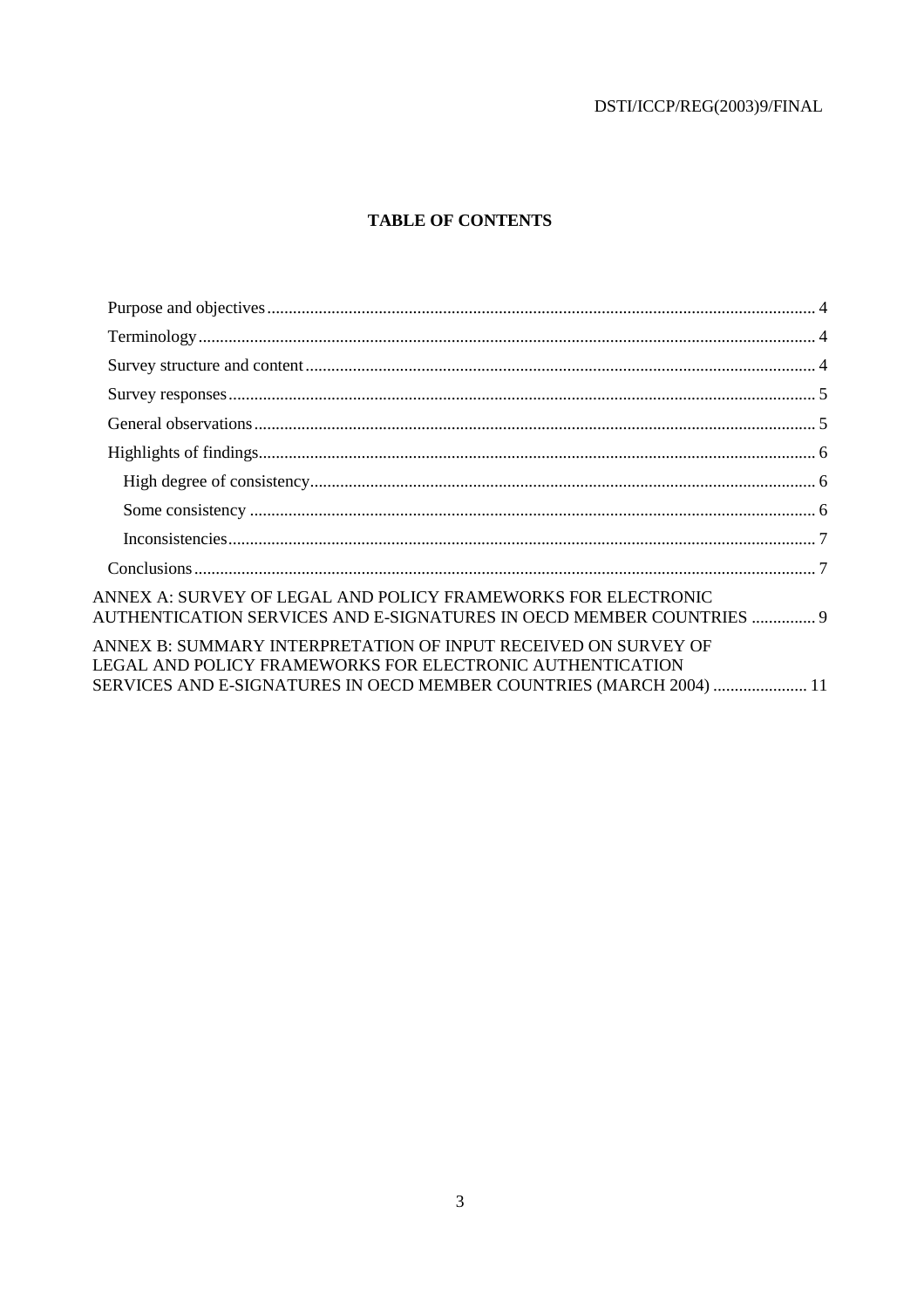## **SUMMARY OF RESPONSES TO THE SURVEY OF LEGAL AND POLICY FRAMEWORKS FOR ELECTRONIC AUTHENTICATION SERVICES AND E-SIGNATURES IN OECD MEMBER COUNTRIES**

### **Purpose and objectives**

The purpose of this survey is to identify both gaps and commonalities across jurisdictions with differing legal and regulatory approaches to electronic signatures to attempt to define mechanisms by which parties can use electronic signatures across jurisdictions. The survey was designed to be conducted in a manner coherent with that undertaken within Asia-Pacific Economic Cooperation (APEC) in order to allow for wider comparison. Its completion was expected to provide information on OECD member country legal and policy frameworks for electronic authentication and on regulations applicable to entities providing authentication services. On this basis, the exercise was intended to help determine how varying legislative/legal/policy frameworks can be "bridged" to provide for cross-jurisdictional acceptance of authentication services and for legal effect of electronic signatures. It was anticipated that part of the exercise may include the further identification of legal and regulatory barriers to electronic authentication that prevent the recognition of electronic signatures across jurisdictions in a non-discriminatory manner. Possible subsequent phases of this work could aim at identifying and assessing gaps in technical and operational approaches (*e.g.* guidelines, practices, security standards, etc.).

#### **Terminology**

For the purposes of this document:

- **Authentication services** include the elements involved in managing certificates, such as directory services and registration services, as applicable. The use of this term in this survey covers all these elements regardless of whether they are carried out by a single, or several, parties.
- **Licensing/approval** of authentication services (or service providers) is a certification/ approval/accreditation of services (or service providers) by evaluators that may involve, but is not limited to, bodies accredited by the government.
- **Electronic signatures** are passwords, personal identification numbers (PINs), biometrics, and other technologies, including digital signatures, used to establish the identity of the originator of an electronic message or document (the "signatory") and to indicate the signatory's approval of the message or document. An electronic signature or an electronic message or document bearing an electronic signature should not be denied legal effect simply because it is in electronic form.

#### **Survey structure and content**

The survey was broken down into three parts and contained questions related to each of the following areas:

- **Part I**: Domestic legal framework for authentication services and electronic signatures.
- **Part II:** Policies related to authentication services and e-services based in other jurisdictions.
- **Part III**: Operational-related policies.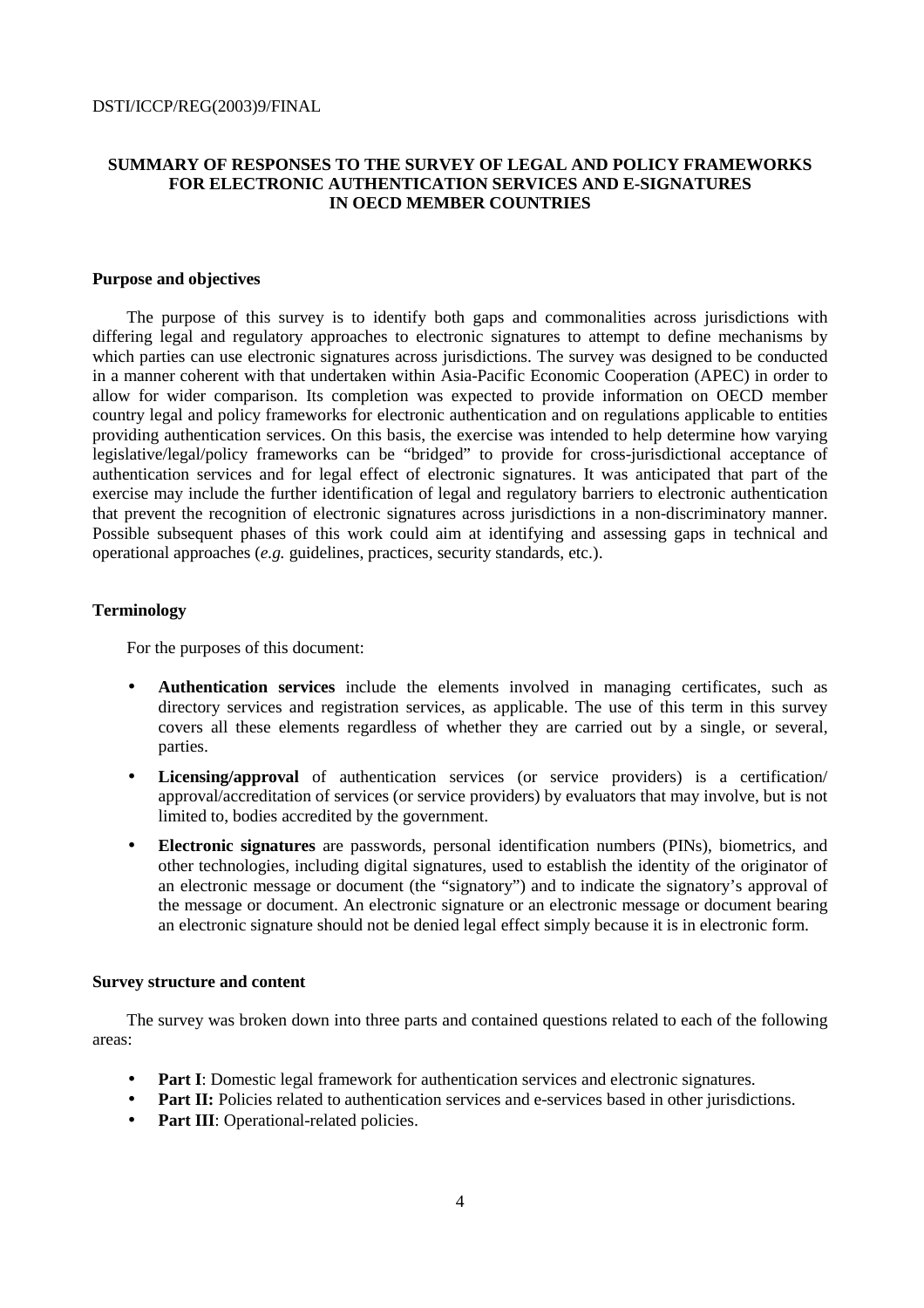For each question, respondents were requested to provide responses in the context of both the public and private sectors. The survey questions are attached to this document as Annex A.

#### **Survey responses**

Responses were received from 22 OECD member countries: Australia, Austria, Belgium, Canada, Czech Republic, Denmark, Finland, France, Germany, Hungary, Italy, Japan, Korea, Mexico, Netherlands, Norway, Slovak Republic, Spain, Sweden, Switzerland, United Kingdom and the United States. A chart summarising the information provided by each respondent on key elements of each section of the questionnaire is attached as Annex B. It should be noted that this is a summary *interpretation* of the information provided.

#### **General observations**

This exercise appears to have been useful in terms of identifying areas where there are consistencies and those where there are inconsistencies and where future work could be focused. In this way, it can be used to develop a future work plan for the Working Party on Information Security and Privacy (WPISP) in the area of authentication and can be used to establish priorities for the various elements of that plan.

However, in going forward, it will be necessary to discuss the scope of the work and to determine if the public/private sector distinction is useful, necessary and viable. Additionally, while there was an attempt in this survey to ensure common usage of terminology, in any future work there will be a need to ensure that concepts are aligned so that the discussion can be meaningful and beneficial (*e.g.* the concepts of mandatory and voluntary schemes were not necessarily clearly distinguished and mutually exclusive in all cases in this survey. If this is to be a distinguishing factor in future work, there will be a need for greater specificity).

Depending on the objectives of future work, it may also be useful to make a distinction between electronic and digital signatures. The broad definition of electronic signature in the current survey was problematic in that most respondents found it necessary to make further breakdowns of the term in the context of their answers. This made comparisons of the information more difficult and subject to a greater degree of interpretation than is normally desirable in such surveys.

Finally, it should be noted that information considered in this analysis was as provided by respondents. If respondents did not describe certain aspects of their legislative framework (*e.g.* those that are known to exist in the case of European Union member states) there was no direct attempt to factor or impose that context into the response. As a result, the information contained in the summary chart may appear incomplete and may lack precision in some areas. More comparisons could have likely been made on a more direct basis if information on the full legislative context and framework had been provided.

Notwithstanding the above comments and observations, the survey produced findings of interest. These can be grouped into categories: areas where a high degree of consistency exists, areas where only some degree of consistency exists and finally, areas where there are inconsistencies. It is this latter area that will presumably be of greatest interest to the WPISP in defining its forward work plan in this subject area.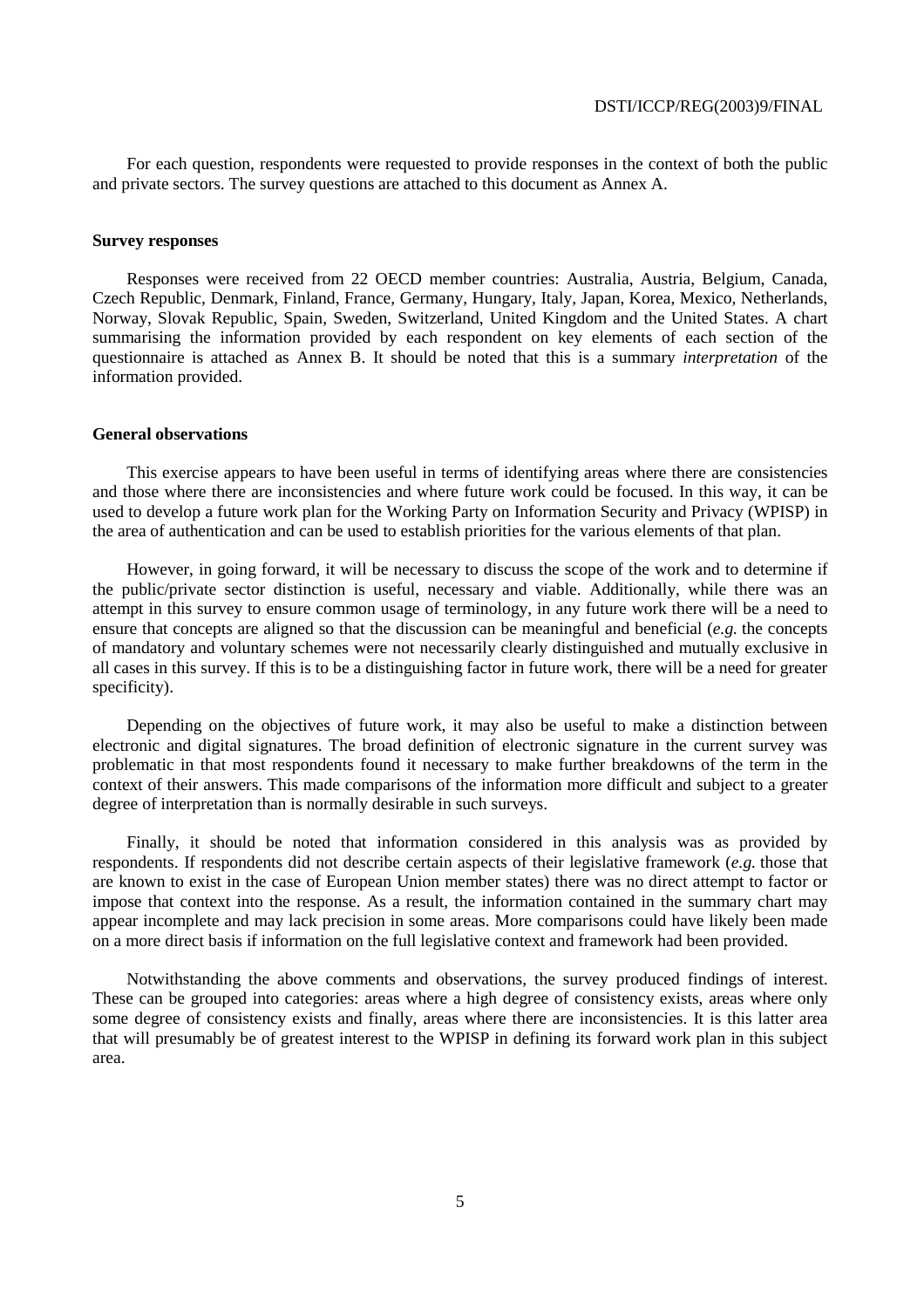# **Highlights of findings**

## *High degree of consistency*

- *Legislative/regulatory framework for e-signatures:* Virtually all OECD member countries have some form of legislative/regulatory framework in place to provide for the legal effect of electronic signatures. While the specifics of the legislation differ, there would appear to be a high degree of consistency in approach and therefore the effect of the legislation.
- *Licensing/accreditation/approval requirements for authentication services:* Requirements do not exist in all cases. However, where an accreditation approach exists, the need for some form of approval or recognition of the service appears to depend on the scope of application and the type of authentication involved. More specifically where the authentication is for use by, or with, government agencies, some form of mandatory accreditation or recognition scheme exists in virtually all cases. Where a binding legal effect of the electronic signature associated with the service is the objective, there is, in virtually all cases, an accreditation scheme, often with some form of oversight or supervision involved.
- *Technology neutrality:* While all respondents indicated their legislative and regulatory framework for authentication services and e-signatures was technology neutral, the majority indicated that where e-government applications were involved, or where maximum legal certainty of the electronic signature was required, the use of technology that was asymmetric cryptography-based was specified. On this basis, while legislative frameworks may be technology neutral, policy decisions seem to require that the technology be specified. As such, it may be said that technology neutrality exists in theory, but not in practice.
- *Secure e-government:* Virtually all member countries indicated that secure electronic government was a priority. As indicated above, the majority indicated that a PKI-based solution is being implemented to address this priority. A smaller number indicated that they are partnering with the private sector and using their services for government requirements. In virtually all cases, mandated technical standards and policies exist for interactions among trust domains where at least one of the participants is a government entity.
- *"Foreign"-based signatures and services:* Legislative frameworks do not appear to deny legal effectiveness to signatures originating from services based in other countries as long as they are created under the same conditions as those given legal effect domestically. On this basis, the approach appears to be non-discriminatory as long as local requirements, or their equivalent, are met. This was generally the case with respect to authentication services themselves as well.
- *Credential requirements:* While the specifics of credential requirements varied, they were generally reported to be a function of the level of assurance sought and the degree of certainty of the legal effect to be accorded to the electronic signature.

## *Some consistency*

• *Registration processes:* Registration processes and credential requirements were broadly comparable but differed on the question of whether existing or prior relationships between the authentication provider and the applicant could be used for the registration process. One respondent indicated that a distinction needed to be made between attribute authentication and identity authentication in this regard.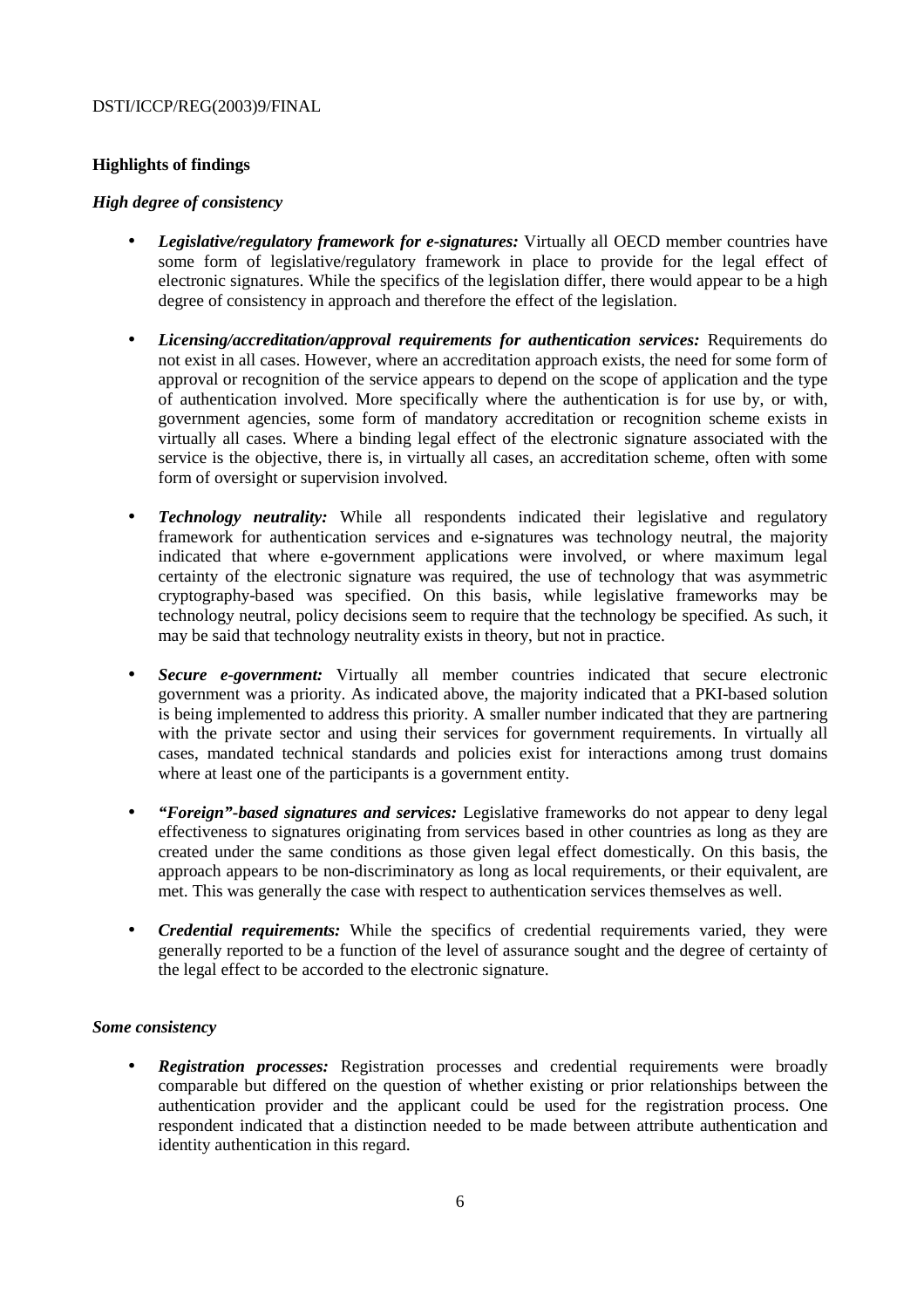• *Evaluation of services:* There would appear to be some degree of consistency in the recognition of the need for some form of independent evaluation of entities providing authentication services. However, the nature and extent to which the requirements of such evaluations and those performing the evaluations were specified varied considerably (see below).

#### *Inconsistencies*

- *Nature of audit requirements:* The requirements for audit and compliance reviews varied significantly with some OECD member countries requiring mandatory audits annually and others having no requirements. Similarly, there were differences as to who was eligible to conduct the audits.
- **Recognition of foreign authentication services:** The focus of efforts appears to be on establishing frameworks for domestic services. Thus, mechanisms for recognising foreign authentication services are generally not very well developed.
- *Technical standards:* Inconsistencies appear to arise with respect to whether technical standards are mandated or not. There is also some inconsistency with respect to the use of internationally recognised standards (variations in national implementations in some cases and the use of stand-alone domestic standards in others).

#### **Conclusions**

The WPISP, through a series of inventories and now this questionnaire, has been addressing the subject of authentication for over five years. The information exchange to date has been valuable in terms of identifying commonalities and variances in member countries' approaches to authentication. This work establishes a good foundation for the WPISP to make strategic decisions about where it should focus future efforts to further existing global co-operation and collaboration in the area of authentication.

A preliminary discussion of the results of this survey and proposed next steps took place at the  $15<sup>th</sup>$ meeting of the WPISP (15 October 2003). At that time, it was generally agreed that the overall, long-term objective of the WPISP's work in this area should continue to concentrate on exploring mechanisms for how the varying legislative/legal/policy frameworks can be "bridged" to provide for cross-jurisdictional acceptance of authentication services and for legal effect of electronic signatures. However, there was a view that, as a next step in addressing this objective, there is need to better understand the existing crossborder authentication marketplace. More specifically, there is a need to examine the usage of existing authentication offerings that are used across borders and identify the impediments and/or barriers these offerings are encountering.

This work would, in essence, be a further, practical, examination of member country approaches to "foreign" services. This survey has provided the WPISP with initial findings in this area suggesting that member countries run the risk of developing divergent approaches. While respondents indicated that, for the most part, there were no legal or regulatory barriers to electronic authentication that prevent the recognition of "foreign" electronic signatures in a non-discriminatory manner in their country, it is important to understand whether this is actually the case in practice. Shifting the focus of the WPISP's work to initiatives aimed at better understanding the current marketplace for cross-border authentication will provide important information about where future work should be focussed and the priority it should be assigned.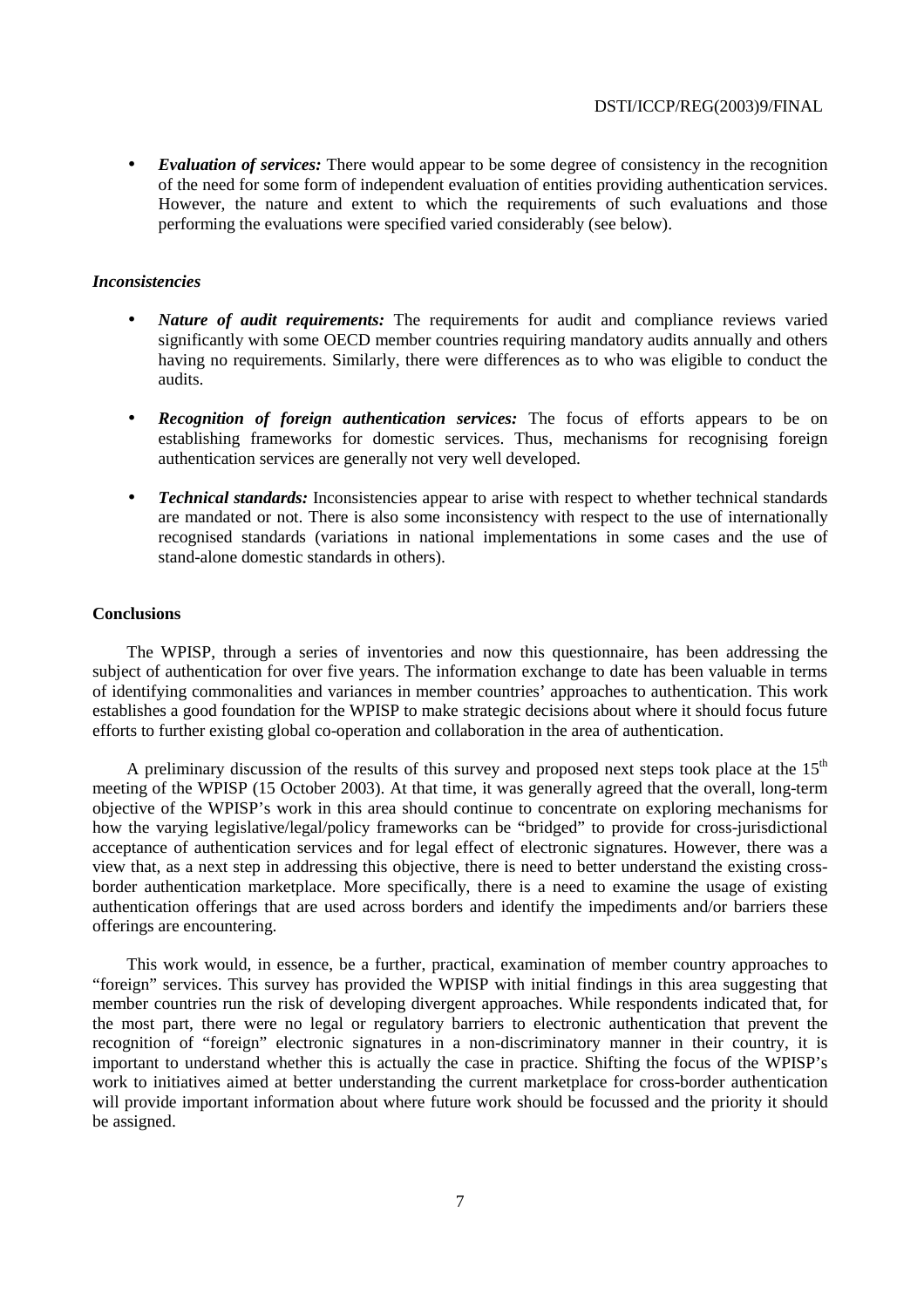In this next stage of its authentication work, the WPISP should pay particular attention to drawing on UNCITRAL (United Nations Commission on International Trade Law) expertise gained during the course of developing the *Model Law on Electronic Signatures.* In all stages of its future work, the WPISP will need to take into account the discussions and work underway in various other international forums examining authentication issues (*e.g.* APEC). In this regard, it will be important to avoid overlap and duplication of effort and ensure that the WPISP benefits from the experience of these other forums and builds on their work.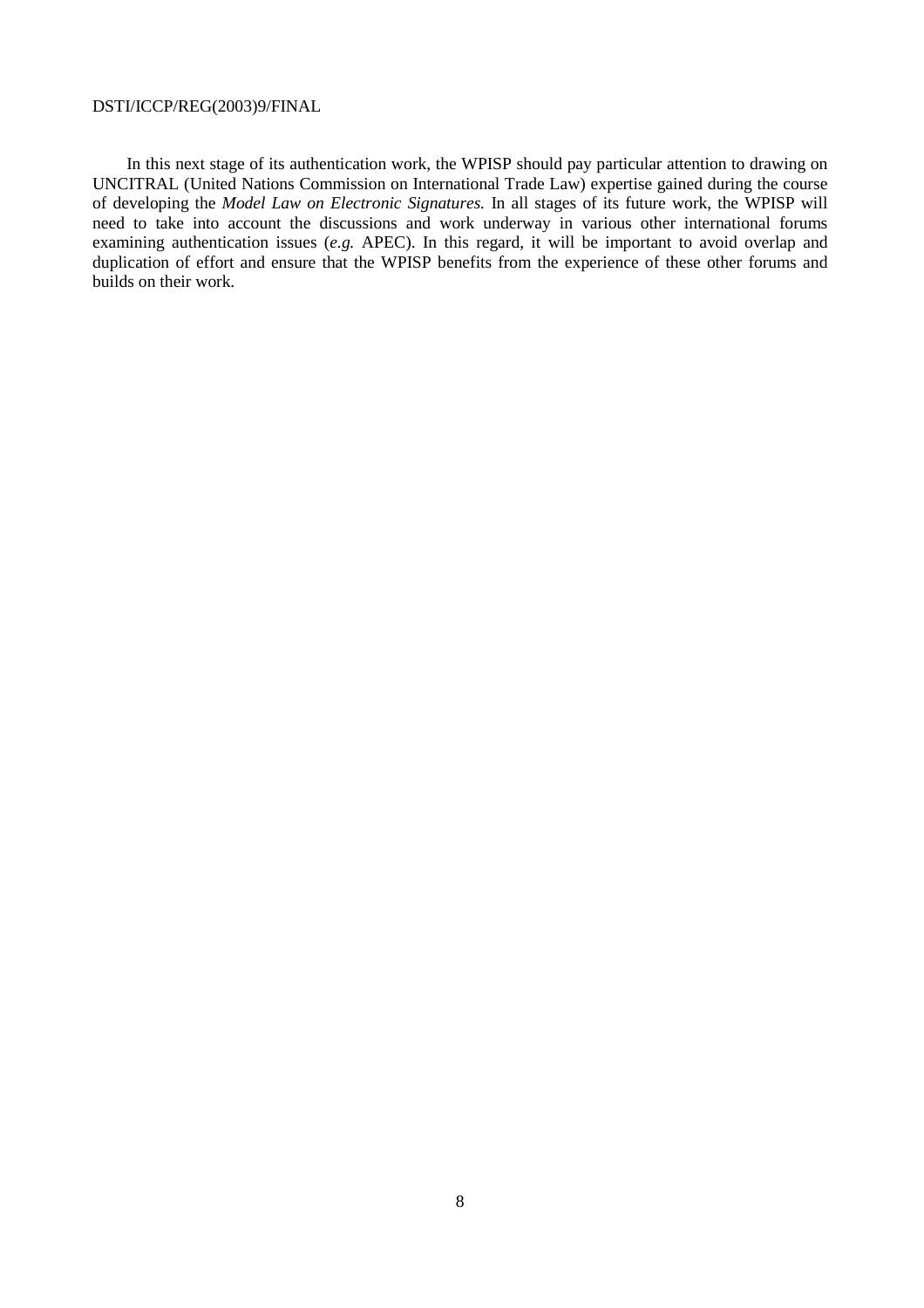# **ANNEX A**

# **SURVEY OF LEGAL AND POLICY FRAMEWORKS FOR ELECTRONIC AUTHENTICATION SERVICES AND E-SIGNATURES IN OECD MEMBER COUNTRIES**

# **I. Legal framework**

*For each of the following questions, please provide information in the following contexts:* 

- *Public sector; and*
- *Private sector (if different than public sector).*

1. Please name and provide a general description of any legal or policy framework you have that sets parameters for the establishment and operation of authentication services. *Note: If the legislation is broad and applicable on a multi-national or regional basis, it will be important to explain the impact of your country's legislation on extra-territorial issues.*

2. Is there a domestic licensing system in your country? If yes, is it mandatory for all those wishing to provide authentication services? If not, what are the benefits of being licensed? If no legislation exists and there is no licensing requirement, please describe any domestic framework that has been established for the operation of these services in your country.

3. What is the legal and policy framework within which electronic signatures operate? Is their legal effect established in domestic legislation and, if yes, how does it function? *Note: If the legislation is broad and applicable on a multi-national or regional basis, it will be important to explain your country's implementation of the legislation.* 

## **II. Policies related to authentication services and e-signature based in other jurisdictions**

4. If you have legislation and it includes provisions regarding the operation or use of authentication services based in other countries, please describe those provisions. If no legislation exists, are there other *non-legislative approaches that include provisions regarding the operation and use of authentication services based in other countries?* What are those? *Note: For example, are there government regulations under which the government authority may provide for the recognition of authentication providers based in other countries? Or are there requirements established for international agreements for foreign recognition?* 

5. Are there application fees for authentication service providers from other jurisdictions wishing to be recognised in your country? Are there annual renewal fees and certification requirements involved? If so, are they different from domestic providers?

6. Does the legislation give legal effect to electronic signatures created outside your country on a non-discriminatory basis?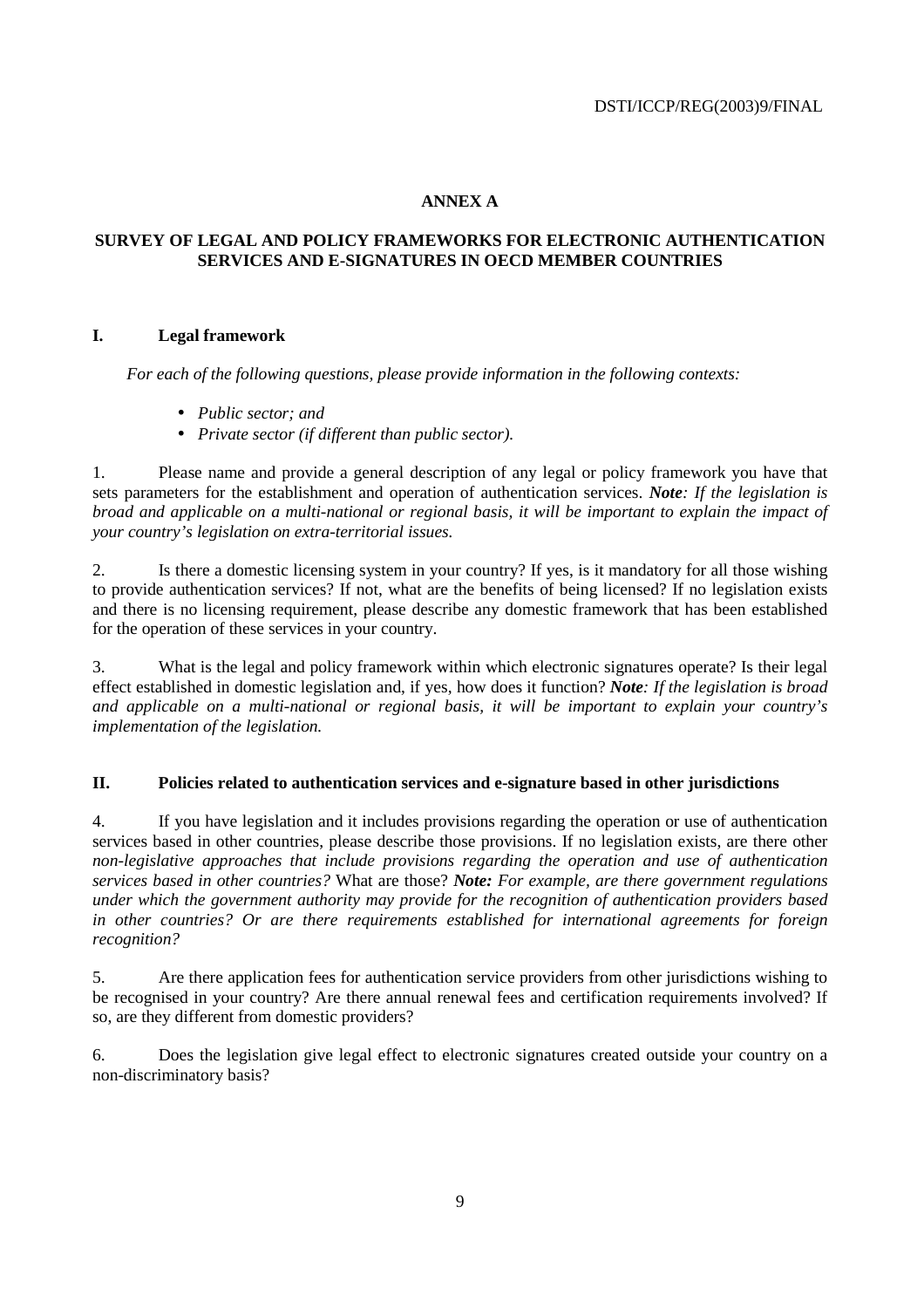# **III. Operational-related policies**

7. Are technical standards for the operation of authentication services mandated through domestic legislation or through any other formal arrangements? If yes, what are the internationally recognised standards?

8. What domestic or contractual requirements exist to ascertain the identity of the individual or organisation (the "applicant") seeking electronic credentials from an authentication service provider? What types of documentation and/or physical identification credentials are required?

*Note: For example, are there requirements that the authentication method to verify the identity of the applicant be commensurate with the level of assurance accorded by the authentication process?* 

*Should face-to-face processes be employed to establish the identity of an applicant? Can a pre-existing trust relationship between the authentication service provider and the applicant be relied upon? Can the authenticity of attribute information of an applicant also be verified against official documents issued by the authorised organisations?* 

*For authentication of organisations, some examples of means of verification include consulting the database of a service that identifies organisations or inspecting the organisation's articles of incorporation.* 

9. Are compliance audits required for licensed/recognised/accredited authentication service providers? If yes, what are the requirements for audits and who is qualified to undertake such audits? What is the required frequency? If no, is there a voluntary system in place?

10. Are the laws or policies governing authentication services and electronic signatures technology neutral?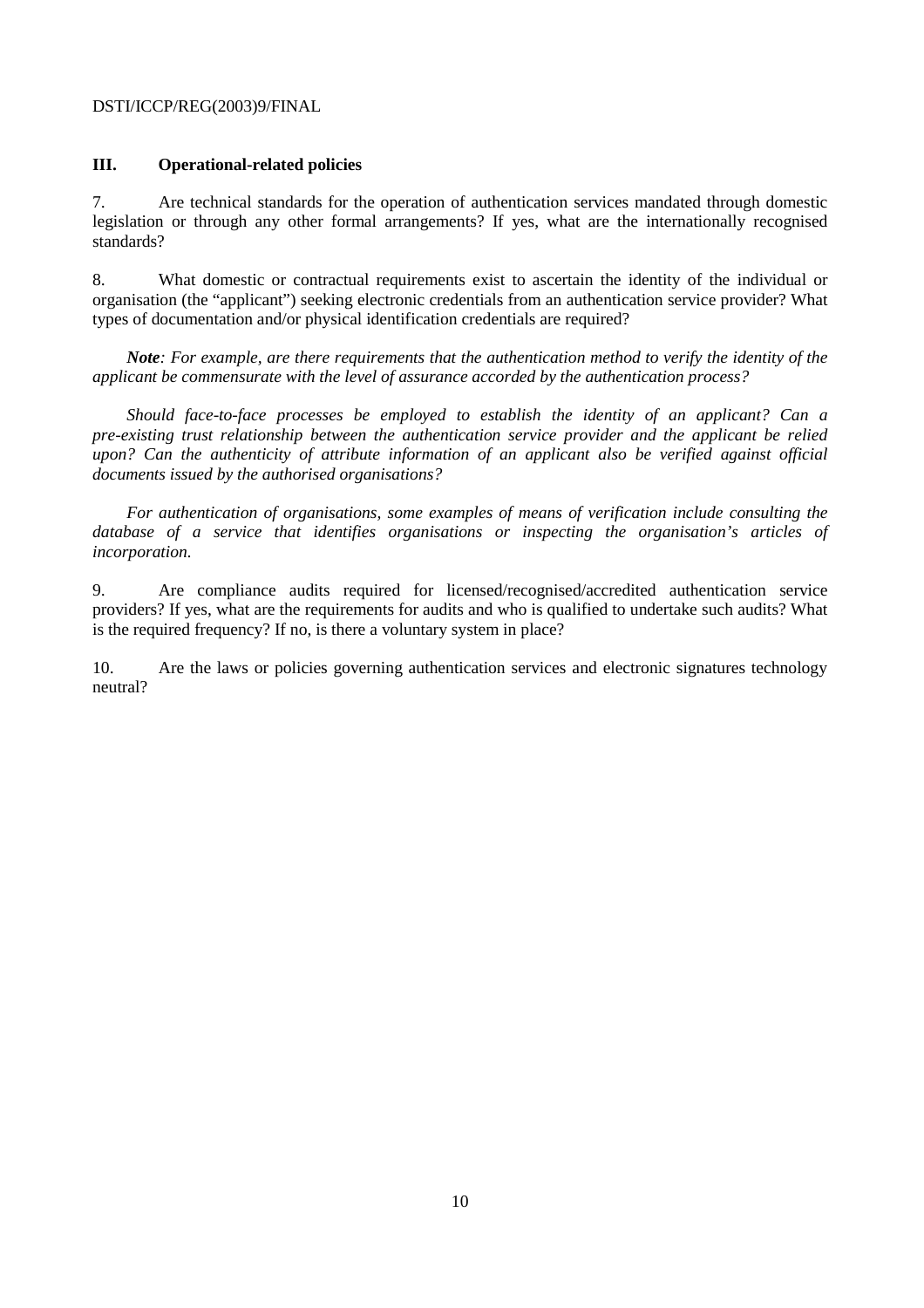# **ANNEX B**

## **SUMMARY INTERPRETATION OF INPUT RECEIVED ON SURVEY OF LEGAL AND POLICY FRAMEWORKS FOR ELECTRONIC AUTHENTICATION SERVICES AND E-SIGNATURES IN OECD MEMBER COUNTRIES (MARCH 2004)**

| Part 1: Legal<br>framework | <b>Domestic authentication</b><br>legislation/regulations?                                                                                                                    | Licensing or accreditation regime for<br>authentication providers?                                                                                                                                                                                                                                                                                                                                                 | <b>Legislation/regulations for</b><br>legal effect of e-signatures?                                                                                                                                                                                           |
|----------------------------|-------------------------------------------------------------------------------------------------------------------------------------------------------------------------------|--------------------------------------------------------------------------------------------------------------------------------------------------------------------------------------------------------------------------------------------------------------------------------------------------------------------------------------------------------------------------------------------------------------------|---------------------------------------------------------------------------------------------------------------------------------------------------------------------------------------------------------------------------------------------------------------|
| Australia                  | Yes.                                                                                                                                                                          | Public Sector: Accreditation mandatory<br>for PKI-based certificates used by and<br>with government agencies.                                                                                                                                                                                                                                                                                                      | Yes.                                                                                                                                                                                                                                                          |
|                            |                                                                                                                                                                               | Private Sector: Nothing mandatory.                                                                                                                                                                                                                                                                                                                                                                                 |                                                                                                                                                                                                                                                               |
| Austria                    | Yes.                                                                                                                                                                          | No licensing but notice requirement for<br>certification service providers and<br>requirement to submit security and<br>certification policies. Those offering<br>qualified certs or secure electronic<br>signatures must demonstrate adequate<br>execution of security requirements of<br>the Austrian Signature Act.                                                                                             | Yes. The Austrian Signature<br>Law is an exact transition of the<br>EU Directive for electronic<br>signatures.                                                                                                                                                |
| <b>Belgium</b>             | Yes.                                                                                                                                                                          | No licensing but notice requirement for<br>service providers issuing qualified<br>certificates.                                                                                                                                                                                                                                                                                                                    | Yes. "Qualified electronic<br>signatures" fulfil form<br>requirements.                                                                                                                                                                                        |
| Canada                     | <b>Public Sector: Regulations</b><br>federally. Addressed in<br>legislation/regulations in one<br>province.<br>Private Sector: Voluntary<br>principles have been established. | Public sector: Federally, no licensing<br>but the tools of cross-certification and<br>recognition are used to ensure policy<br>and technical requirements are met.<br>Regulations will recognise providers<br>interacting with the federal government.<br>Accreditation provided for legislatively in<br>one province.<br>Private Sector: No licensing but<br>benchmarks for service established in<br>principles. | Federal legislation exists for<br>federal government form<br>requirements. Legislation has<br>been enacted at the provincial<br>level to give legal effect to<br>e-signatures in areas within<br>their jurisdiction (e.g. contracts,<br>consumer protection). |
| Czech<br><b>Republic</b>   | National legislation implements the<br>EC Directive. Decree focuses on<br>the technical and procedural<br>requirements of certification<br>service providers.                 | Notice requirement for providers of<br>qualified certificate. Voluntary<br>accreditation designation is available.                                                                                                                                                                                                                                                                                                 | Public sector: Yes if they are<br>advanced e-sigs based on<br>qualified certificates.<br>Private sector: Yes, if agreed to<br>by transacting parties.                                                                                                         |
| <b>Denmark</b>             | Yes. Act implementing the EC<br>Directive on e-signatures.                                                                                                                    | No licensing regime but there is a notice<br>requirement for providers issuing<br>qualified certificates.                                                                                                                                                                                                                                                                                                          | Yes. "Advanced electronic<br>signatures" based on qualified<br>certificates and secure<br>signature creation devices fulfil<br>form requirements.                                                                                                             |
| <b>Finland</b>             | Yes. The basic framework of<br>authentication and electronic<br>signatures for both the public and<br>private sector is defined in<br>legislation.                            | No licensing regime but notice<br>requirements exist for issuers of<br>qualified certificates.                                                                                                                                                                                                                                                                                                                     | Yes. Advanced signatures<br>based on a qualified certificate<br>created by a secure signature<br>creation device (as per the EU<br>Directive) fulfil signature<br>requirements.                                                                               |
| <b>France</b>              | Yes.                                                                                                                                                                          | Establishment and operation of<br>authentication services is unrestricted<br>and there is no licensing system but a<br>voluntary "qualification of providers of<br>certification services" scheme is being<br>established for the issuance of qualified<br>certificates.                                                                                                                                           | Yes. Signatures created by a<br>secure signature creation<br>device, coupled with a qualified<br>certificate issued by a qualified<br>provider carry the same weight<br>as a handwritten signature.                                                           |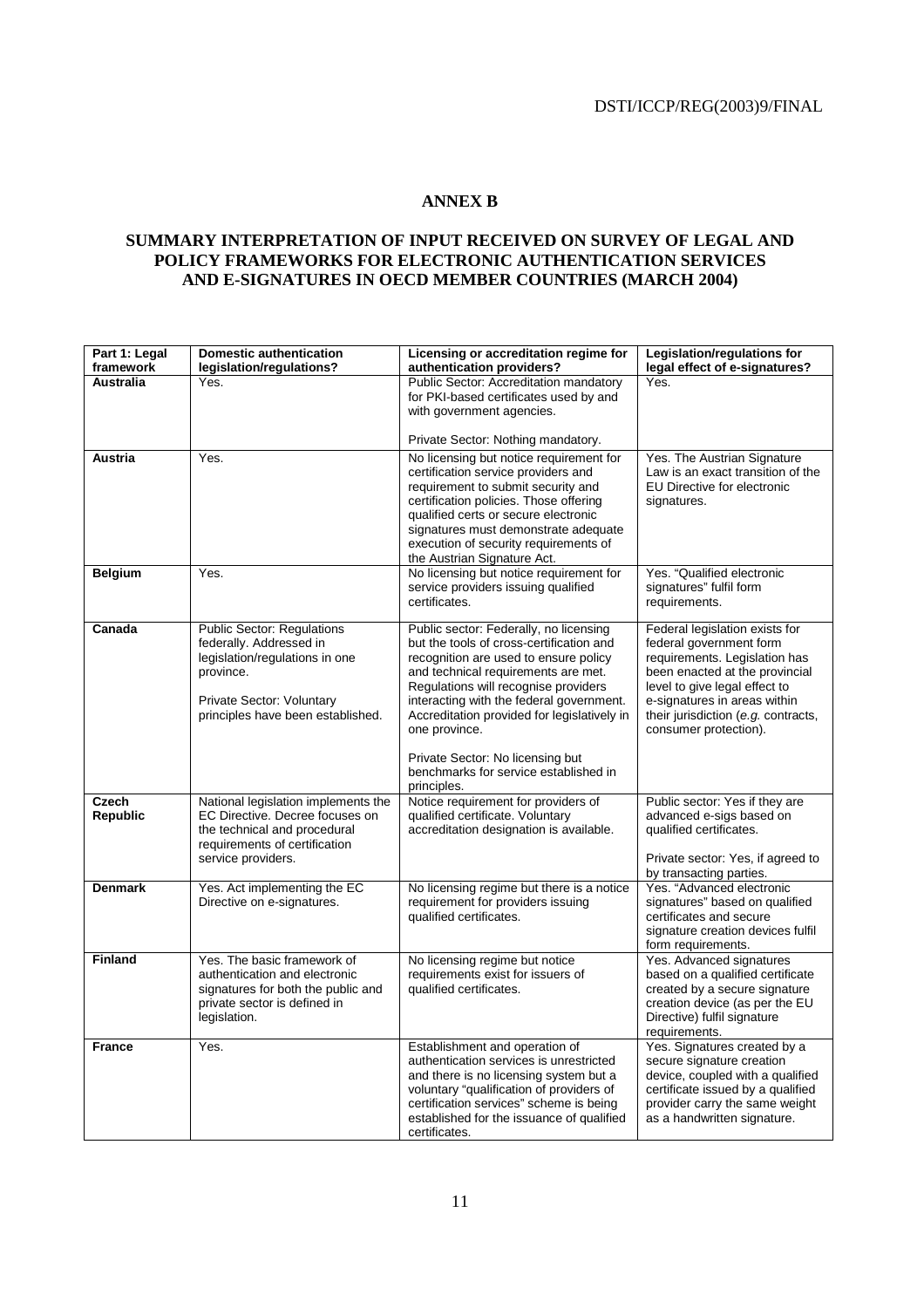| Part 1: Legal<br>framework | <b>Domestic authentication</b><br>legislation/regulations?                                                                                                                                                                                    | Licensing or accreditation regime for<br>authentication providers?                                                                                                                                          | Legislation/regulations for<br>legal effect of e-signatures?                                                                                                                                                                                                                                                             |
|----------------------------|-----------------------------------------------------------------------------------------------------------------------------------------------------------------------------------------------------------------------------------------------|-------------------------------------------------------------------------------------------------------------------------------------------------------------------------------------------------------------|--------------------------------------------------------------------------------------------------------------------------------------------------------------------------------------------------------------------------------------------------------------------------------------------------------------------------|
| Germany                    | Yes.                                                                                                                                                                                                                                          | No mandatory prior accreditation but<br>there is a notice requirement for those<br>issuing qualified certs. Voluntary<br>accreditation is possible.                                                         | Yes. "Qualified electronic<br>signatures" fulfil form<br>requirements for handwritten<br>signatures.                                                                                                                                                                                                                     |
| Hungary                    | Yes. Legislation specifies "normal"<br>(advanced) electronic signatures<br>and "qualified" electronic<br>signatures.                                                                                                                          | Any organisation can offer<br>authentication services, but to issue<br>legally binding certificates must be an<br>advanced or qualified certification<br>authority (submit CP and CPS to the<br>authority). | Yes. "Advanced digital<br>signatures" are equal to<br>handwritten signatures and<br>"qualified" ones are equivalent<br>to witnessed signatures.                                                                                                                                                                          |
| <b>Italy</b>               | Yes. Legislation distinguishes<br>between "electronic signatures",<br>"digital signatures" and "user<br>authentication".                                                                                                                      | Accreditation requirements depend on<br>public/private sector application and<br>type of authentication involved.                                                                                           | Yes.                                                                                                                                                                                                                                                                                                                     |
| Japan                      | Yes. Several pieces of legislation<br>exist, each with a particular scope.<br>A policy framework exists for<br>government PKI.                                                                                                                | Voluntary accreditation system<br>available for private sector service<br>providers.                                                                                                                        | Yes.                                                                                                                                                                                                                                                                                                                     |
| Korea                      | Yes.                                                                                                                                                                                                                                          | Voluntary accreditation scheme exists.<br>Accredited providers are regulated by<br>legislation.                                                                                                             | Yes.                                                                                                                                                                                                                                                                                                                     |
| <b>Mexico</b>              | Federal law mandates that a<br>record be kept of all entities<br>providing public sector services.<br>For the private sector, the Code of<br>Commerce and associated<br>regulations are relevant.                                             | No.                                                                                                                                                                                                         | Yes. Via the Federal Law of<br>Administrative Procedure and.<br>in the context of the private<br>sector, via the Code of<br>Commerce.                                                                                                                                                                                    |
| <b>Netherlands</b>         | Legal implementation of EC<br>directive on framework for<br>electronic signatures in place. A<br>policy framework exists for<br>government PKI. No legal or policy<br>framework for lower trust levels<br>than typically associated with PKI. | For issuers of qualified certificates, no<br>licensing obligation but there are notice<br>requirements.<br>A voluntary certification scheme is in<br>operation for providers generally.                     | Yes. Legal effect is established<br>equivalent to handwritten<br>signatures based on a sufficient<br>level of authentication.                                                                                                                                                                                            |
| Norway                     | Domestic legislation and<br>regulations implement the EC<br>Directive (with some national<br>amendments).                                                                                                                                     | No licensing system exists, neither as a<br>legal mandatory requirement nor as a<br>voluntary system.                                                                                                       | No general evidential rules<br>prohibit the use of electronic<br>signatures on the sole grounds<br>that they are electronic.<br>Qualified signatures are given<br>equivalent legal effect to<br>handwritten signatures provided<br>the law does not prohibit<br>electronic communication in a<br>given application area. |
| <b>Slovak</b><br>Republic  | No special legislation. Services are<br>performed according to<br>international standards or the Act<br>on Electronic Signatures (based<br>on the EC Directive).                                                                              | No.                                                                                                                                                                                                         | Yes.                                                                                                                                                                                                                                                                                                                     |
| Spain                      | The EC Directive has been<br>implemented in national<br>legislation.                                                                                                                                                                          | In accordance with the EC Directive,<br>there is no licensing regime.                                                                                                                                       | Yes, qualified signatures have<br>the same legal effect as<br>handwritten signatures; while<br>other types of electronic<br>signatures have a general<br>recognition of their legal effect<br>subject to the general rules on<br>legal evidence.                                                                         |
| <b>Sweden</b>              | The EC Directive has been<br>implemented in national<br>legislation.                                                                                                                                                                          | No.                                                                                                                                                                                                         | Yes for qualified signatures.<br>General principles of contractual<br>freedom apply and e-sigs are<br>recognised.                                                                                                                                                                                                        |
| <b>Switzerland</b>         | Yes, an ordinance and pending<br>federal law apply to providers who<br>choose to come under the<br>framework.                                                                                                                                 | No. Recognition of providers is optional.<br>Recognition of providers is affected by<br>an accredited certification body.                                                                                   | Currently written form is<br>required by law for some<br>contracts. However legislation<br>recognising e-sigs is pending.                                                                                                                                                                                                |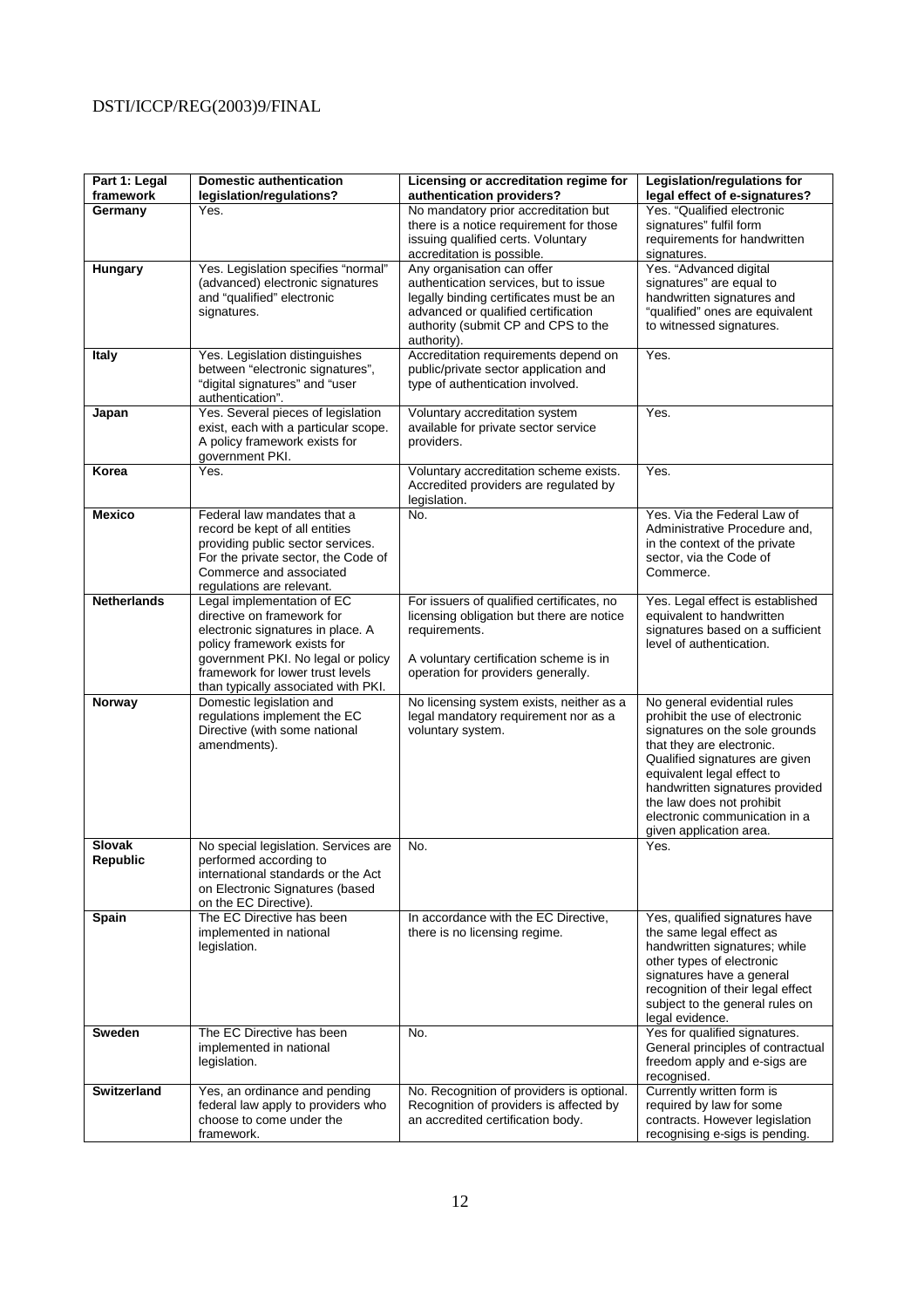| Part 1: Legal<br>framework | <b>Domestic authentication</b><br>legislation/regulations?                                                                                                                                                                                                                           | Licensing or accreditation regime for<br>authentication providers?                                                                                                                                                                                                                                                                       | Legislation/regulations for<br>legal effect of e-signatures? |
|----------------------------|--------------------------------------------------------------------------------------------------------------------------------------------------------------------------------------------------------------------------------------------------------------------------------------|------------------------------------------------------------------------------------------------------------------------------------------------------------------------------------------------------------------------------------------------------------------------------------------------------------------------------------------|--------------------------------------------------------------|
| <b>United</b><br>Kingdom   | Yes. The legal framework exists at<br>two levels: UK legislation and<br>regulations (to meet EC Directive<br>requirements).                                                                                                                                                          | No but existing legislation does provide<br>for a statutory scheme for registration<br>and approval of service providers. This<br>part of the Act is not in force to allow for<br>the private sector to meet the Act's<br>objectives. A voluntary, industry-led<br>scheme (tScheme) offers approval<br>against industry agreed profiles. | Yes.                                                         |
| <b>United States</b>       | Public sector: Legislation exists at<br>the federal and state level. Federal<br>government agencies are required<br>to implement electronic processes<br>by October 2003.<br>Private sector: Legislation in place<br>that validates the use of e-sigs in<br>commercial transactions. | Federally, no licensing exists but<br>cross-certification with the federal<br>bridge is required for federal<br>acceptance of external PKI credentials.<br>The federal government is also<br>developing capability for the federal<br>acceptance of user-id/pin/password-<br>based identity assertions.                                  | Yes.                                                         |

| <b>Part II: Policies</b><br>re: services | Parameters for operation of<br>"foreign" authentication                                                                                                                                   | <b>Application fees?</b>                                                                                                                                                                                      | Non-discriminatory legal<br>effect to electronic                                                                                                                                                                                                                                                                         |
|------------------------------------------|-------------------------------------------------------------------------------------------------------------------------------------------------------------------------------------------|---------------------------------------------------------------------------------------------------------------------------------------------------------------------------------------------------------------|--------------------------------------------------------------------------------------------------------------------------------------------------------------------------------------------------------------------------------------------------------------------------------------------------------------------------|
| based in other<br>jurisdictions          | services established in<br>legislation or policy?                                                                                                                                         |                                                                                                                                                                                                               | signatures?                                                                                                                                                                                                                                                                                                              |
| Australia                                | No.                                                                                                                                                                                       | No.                                                                                                                                                                                                           | Yes.                                                                                                                                                                                                                                                                                                                     |
| <b>Austria</b>                           | Yes. Need to meet the<br>requirements set out in domestic<br>legislation that implements the EU<br>Directive.                                                                             | No application fees but fees for being<br>listed in the Austrian directory of<br>certification service providers. Also, fee<br>involved if foreign service wishes to be<br>accredited in Austria (voluntary). | Yes (as long as the<br>requirements set out in the EU<br>Directive are complied with and<br>the validity of the qualified<br>certificate can be verified from<br>Austria.)                                                                                                                                               |
| <b>Belgium</b>                           | Yes. Need to meet the<br>requirements laid down in national<br>regulation that implements the EU<br>Directive.                                                                            | No.                                                                                                                                                                                                           | Yes.                                                                                                                                                                                                                                                                                                                     |
| Canada                                   | Public sector: Processes for<br>cross-certification are set out in<br>published documentation.<br>Private sector: The principles are<br>silent on this matter.                            | No.                                                                                                                                                                                                           | Yes.                                                                                                                                                                                                                                                                                                                     |
| Czech<br><b>Republic</b>                 | Czech legislation gives the same<br>value to domestic and EU member<br>state qualified certificates. Third<br>countries must meet the<br>parameters established in the EC<br>Directive.   | Yes for accredited providers. It is the<br>same for domestic and foreign<br>providers.                                                                                                                        | Yes. Legislation does not deny<br>legal effectiveness to<br>e-signatures from other<br>countries.                                                                                                                                                                                                                        |
| <b>Denmark</b>                           | Yes for qualified certificates in<br>accordance with the EC Directive<br>only. No regulations exist for other<br>types of e-signatures.                                                   | No.                                                                                                                                                                                                           | Yes.                                                                                                                                                                                                                                                                                                                     |
| <b>Finland</b>                           | Yes. Must meet the same<br>requirements as domestic<br>providers defined in domestic<br>legislation.                                                                                      | Yes. A registration fee exists for all<br>issuers of qualified certificates to the<br>public.                                                                                                                 | Yes according to conditions<br>based on the EU Directive (with<br>one additional option for certs of<br>EU-based providers of qualified<br>certs to be recognised as long<br>as they meet the qualified cert<br>requirements of that state -<br>i.e. membership in "voluntary<br>accreditation scheme not<br>required".) |
| <b>France</b>                            | French legislation concerning the<br>recognition of services based<br>abroad is a direct transposition of<br>European law. It is aimed at<br>providers issuing qualified<br>certificates. | No.                                                                                                                                                                                                           | Yes.                                                                                                                                                                                                                                                                                                                     |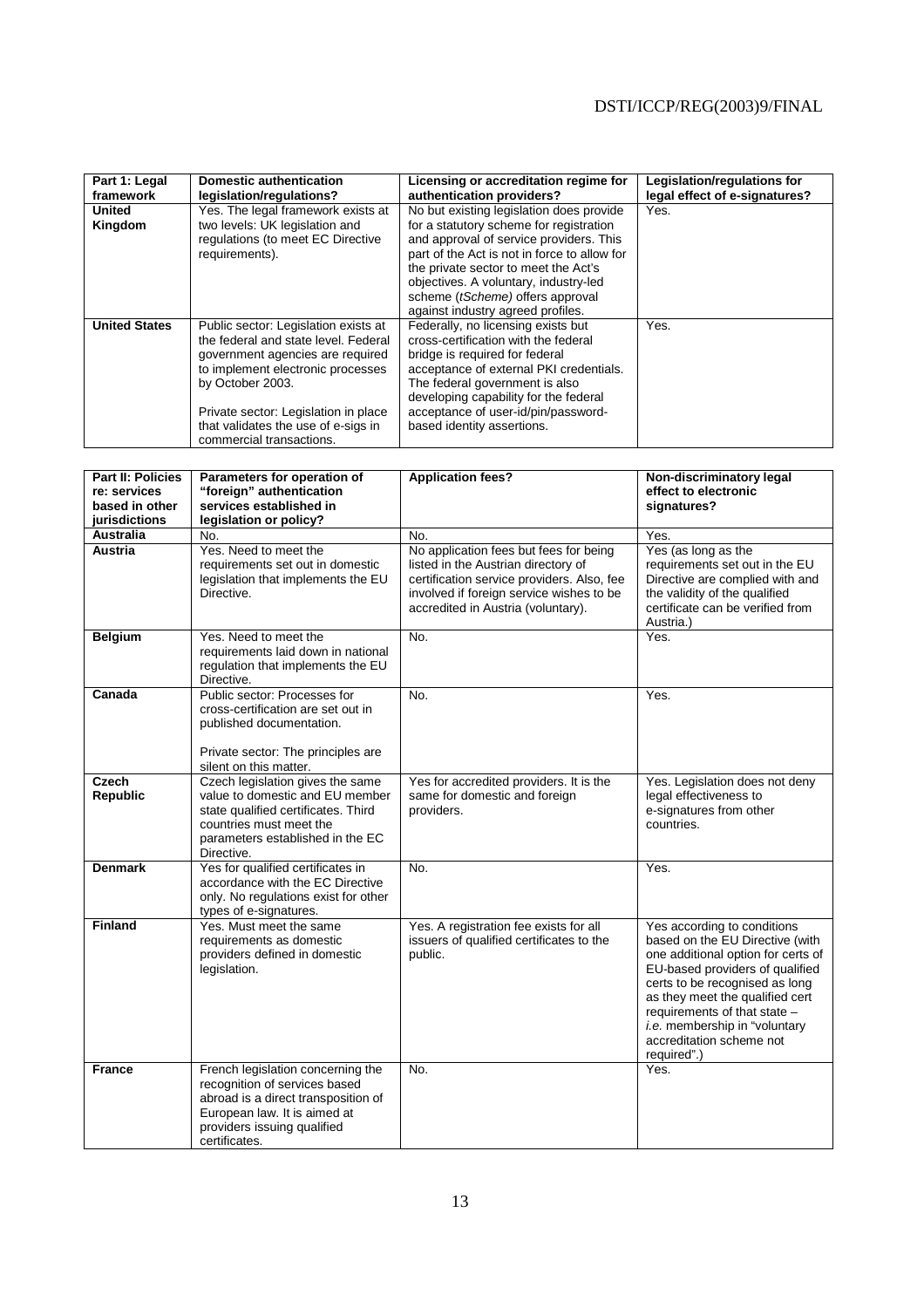| Part II: Policies re:<br>services based in<br>other jurisdictions | Parameters for operation of<br>"foreign" authentication<br>services established in<br>legislation or policy?                                                                                                                                            | <b>Application fees?</b>                                                                                                                                                                                                                              | Non-discriminatory legal<br>effect to electronic<br>signatures?                                                                                        |
|-------------------------------------------------------------------|---------------------------------------------------------------------------------------------------------------------------------------------------------------------------------------------------------------------------------------------------------|-------------------------------------------------------------------------------------------------------------------------------------------------------------------------------------------------------------------------------------------------------|--------------------------------------------------------------------------------------------------------------------------------------------------------|
| Germany                                                           | As per the EC signature<br>Directive, there are rules and<br>technical requirements for<br>foreign providers of qualified<br>electronic signatures.                                                                                                     | No.                                                                                                                                                                                                                                                   | Yes (as long as they meet the<br>requirements set out in the EC<br>Directive).                                                                         |
| Hungary                                                           | No provisions currently but when<br>Hungary joins the EU, all<br>EU-based CAs will be accepted<br>as domestic ones.                                                                                                                                     | No.                                                                                                                                                                                                                                                   | Yes.                                                                                                                                                   |
| <b>Italy</b>                                                      | As per EC Directive, operations<br>based in other member states<br>are legally equivalent to<br>domestic ones. Parameters for<br>non-EU international operations<br>are established in the Directive.                                                   | No.                                                                                                                                                                                                                                                   | Yes (under certain conditions in<br>the case of "digital signatures").<br>Only with the European<br>Community in the case of "user<br>authentication". |
| Japan                                                             | Provision for CAs outside Japan<br>to be accredited (procedure for<br>accreditation is simplified under<br>certain conditions).                                                                                                                         | Application and renewal fee for<br>accreditation. It is the same for<br>domestic and foreign providers.                                                                                                                                               | Yes.                                                                                                                                                   |
| Korea                                                             | There is no legislation that limits<br>the use of foreign services.<br>However legal effect of<br>e-signatures only possible<br>where an agreement for<br>reciprocal recognition exists.                                                                | No.                                                                                                                                                                                                                                                   | Yes, in cases where there is an<br>agreement for reciprocal<br>recognition.                                                                            |
| <b>Mexico</b>                                                     | Yes, through provisions set out<br>in the Code of Commerce.                                                                                                                                                                                             | No.                                                                                                                                                                                                                                                   | Yes, as is established in the<br>Code of Commerce.                                                                                                     |
| <b>Netherlands</b>                                                | No legislation in place other than<br>sector-specific applications and<br>regulations. The government<br>PKI can, under their policy,<br>make use of services offered in<br>other countries.                                                            | Annual registration/supervision fee<br>for providers issuing qualified<br>certificates to the public. Foreign<br>providers may incur extra costs to<br>be included in supervision<br>activities.                                                      | Yes. In accordance with the EC<br>Directive.                                                                                                           |
| Norway                                                            | Legislation regulates certain<br>international aspects.<br>Certificates established within<br>the European Economic Area<br>are considered qualified if they<br>meet the requirements for<br>qualification within the country<br>they were established. | No application fees for providers<br>from other jurisdictions wishing to<br>be recognised in Norway.<br>However both domestic providers<br>and foreign services must pay an<br>annual registration fee if they wish<br>to be registered with the NPT. | Yes, as a basic principle.                                                                                                                             |
| <b>Slovak Republic</b>                                            | Foreign services can operate on<br>the basis of an international<br>agreement.                                                                                                                                                                          | No fees for registration of<br>domestic services. Application fee<br>for accreditation which is the same<br>for both domestic and international<br>services.                                                                                          | Yes.                                                                                                                                                   |
| Spain                                                             | Yes. Need to meet the<br>requirements set out in domestic<br>legislation that implements the<br>EC Directive.                                                                                                                                           | No.                                                                                                                                                                                                                                                   | Yes. Legislation does not deny<br>legal effectiveness to e-<br>signatures from other countries<br>(as per EC Directive).                               |
| Sweden                                                            | Yes for qualified certificates in<br>accordance with the EC<br>Directive only. No regulations<br>exist for other types of<br>e-signatures.                                                                                                              | Annual registration/supervision fee<br>for providers issuing qualified<br>certificates to the public.                                                                                                                                                 | Yes.                                                                                                                                                   |
| <b>Switzerland</b>                                                | Legislation will stipulate that<br>providers recognised abroad<br>under equivalent rules will be<br>able to obtain recognition in<br>Switzerland.                                                                                                       | Possibly, but only for recognition<br>assessments and subsequent<br>audits.                                                                                                                                                                           | Legislation is pending.                                                                                                                                |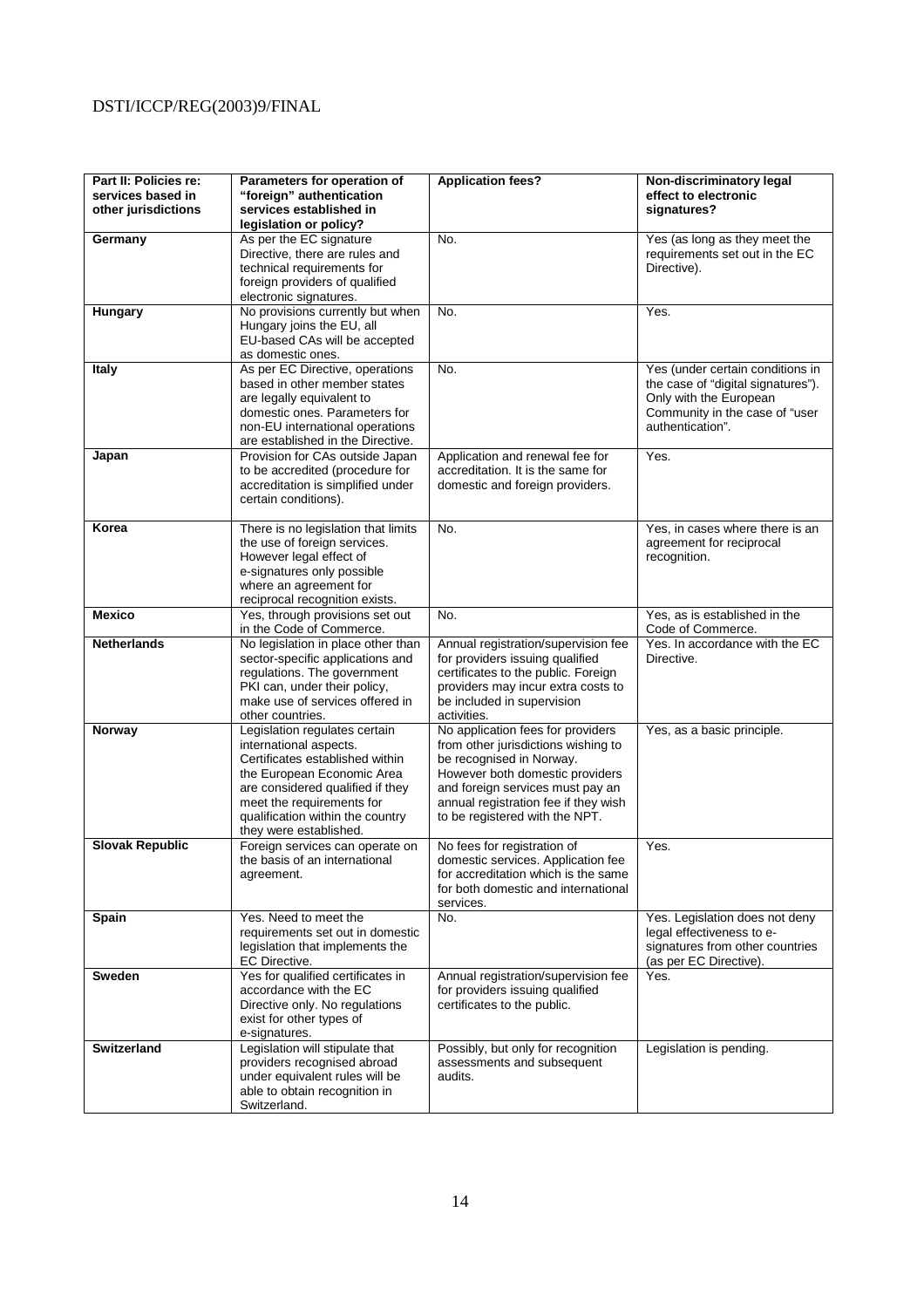| Part II: Policies re:<br>services based in<br>other jurisdictions | Parameters for operation of<br>"foreign" authentication<br>services established in<br>legislation or policy?                                                                                                                            | <b>Application fees?</b>                                                                                                                                                                                                                               | Non-discriminatory<br>legal effect to<br>electronic<br>signatures? |
|-------------------------------------------------------------------|-----------------------------------------------------------------------------------------------------------------------------------------------------------------------------------------------------------------------------------------|--------------------------------------------------------------------------------------------------------------------------------------------------------------------------------------------------------------------------------------------------------|--------------------------------------------------------------------|
| <b>United Kingdom</b>                                             | Legislation does not contain<br>provisions related to the<br>country of origin of the service.                                                                                                                                          | There are fees for granting and renewing<br>approvals in <i>tScheme</i> (a voluntary industry-run<br>scheme).                                                                                                                                          | Yes.                                                               |
| <b>United States</b>                                              | Federal public sector: The<br>purchase of goods and<br>services from foreign sources<br>is regulated by the Federal<br>Acquisition Regulations.<br>Private sector: No parameters<br>have been established by the<br>federal government. | No application fees apply. The costs for testing for<br>compliance to Federal Information Processing<br>Standards (FIPS) must be borne by the product<br>owner. There is no distinction made between<br>domestic and foreign providers in this regard. | Yes.                                                               |

| Part III:                  | <b>Technical standards</b>                                                                                                                                                                                                                                                    | <b>Types of identification</b>                                                                                                                                                                                                                                                                             | <b>Mandatory</b>                                                                                                                                                                                                                  | Are laws and                                                                                                                                                                                                                                                      |
|----------------------------|-------------------------------------------------------------------------------------------------------------------------------------------------------------------------------------------------------------------------------------------------------------------------------|------------------------------------------------------------------------------------------------------------------------------------------------------------------------------------------------------------------------------------------------------------------------------------------------------------|-----------------------------------------------------------------------------------------------------------------------------------------------------------------------------------------------------------------------------------|-------------------------------------------------------------------------------------------------------------------------------------------------------------------------------------------------------------------------------------------------------------------|
| <b>Operational-related</b> | mandated? Internationally                                                                                                                                                                                                                                                     | credentials required                                                                                                                                                                                                                                                                                       | compliance audits?                                                                                                                                                                                                                | regulations                                                                                                                                                                                                                                                       |
| policies                   | recognised standards?                                                                                                                                                                                                                                                         |                                                                                                                                                                                                                                                                                                            | Frequency?                                                                                                                                                                                                                        | technology neutral?                                                                                                                                                                                                                                               |
| <b>Australia</b>           | Public sector: Various<br>domestic and internationally<br>recognised standards<br>specified.<br>Private sector: Identrus based<br>on internationally recognised<br>standards.                                                                                                 | Evidence of identity<br>requirements and<br>process is a function of<br>the level of assurance (a<br>points system based on<br>4 levels of assurance).<br>Examining possibility of<br>making a distinction<br>between "attribute" and<br>"identity" authentication.                                        | Public sector: Annual<br>audits required.                                                                                                                                                                                         | Yes.                                                                                                                                                                                                                                                              |
| <b>Austria</b>             | Yes. Technical requirements<br>for providers of qualified<br>certificates and secure<br>signature creation devices are<br>set out in the Austrian<br>signature order. Requirements<br>are based on EESSI/ETSI<br>standards.                                                   | Identity requirements for<br>qualified certificates,<br>Official identity papers<br>with photos are used.<br>For public sector, an<br>additional attribute<br>(origin of signed<br>document) is required.                                                                                                  | Yes, start-up and<br>every two years for<br>issuers of qualified<br>certificates. Auditors<br>selected by the<br>supervisory authority.                                                                                           | Yes, but when<br>communication with<br>public authorities is<br>involved, certain<br>functionality<br>requirements must be<br>met.                                                                                                                                |
| <b>Belgium</b>             | No but must be compliant with<br>the law and the EC Directive.                                                                                                                                                                                                                | No requirements<br>specified as of now.<br>Providers use<br>face-to-face.                                                                                                                                                                                                                                  | Yes. Requirements<br>currently being<br>established.                                                                                                                                                                              | Yes.                                                                                                                                                                                                                                                              |
| Canada                     | No but Government of<br>Canada policies and technical<br>specifications apply for<br>interactions among trust<br>domains where at least one of<br>the participants is a federal<br>government entity. The<br>Principles reference<br>internationally recognised<br>standards. | Public sector:<br>Face-to-face registration<br>is required for<br>medium/high assurance<br>for federal government<br>applications.<br>Private sector: There are<br>no national standards or<br>contractual requirements<br>to ascertain the identity<br>of an applicant seeking<br>electronic credentials. | Public sector:<br>Providers recognised<br>by the federal<br>government will have<br>compliance criteria to<br>meet.<br>Private sector: The<br>Principles contemplate<br>the need for<br>independent<br>compliance<br>assessments. | Pubic sector:<br>Legislation is<br>technology neutral<br>but enabling<br>regulations at the<br>federal level will be<br>technology specific.<br>Private sector: The<br>Principles are<br>expressed at a high<br>level of generality and<br>technology neutrality. |
| <b>Czech Republic</b>      | Certain<br>internationally-recognised<br>standards are mandated at<br>the decree level.                                                                                                                                                                                       | Two state-issued<br>credentials required.<br>Face-to-face not<br>mandated.                                                                                                                                                                                                                                 | Annual audits<br>required.                                                                                                                                                                                                        | Technology neutral in<br>theory but not in<br>practice.                                                                                                                                                                                                           |
| <b>Denmark</b>             | No technical standards<br>specified in law. For advanced<br>signatures internationally<br>recognised standards<br>specified in CP of National IT<br>and Telecom Agency.                                                                                                       | For qualified certificates<br>"relevant" ID required<br>that must contain name,<br>address and social<br>security number (or<br>similar ID). Physical<br>presence required if no<br>existing/prior<br>relationship.                                                                                        | Annual audits<br>required.                                                                                                                                                                                                        | Yes.                                                                                                                                                                                                                                                              |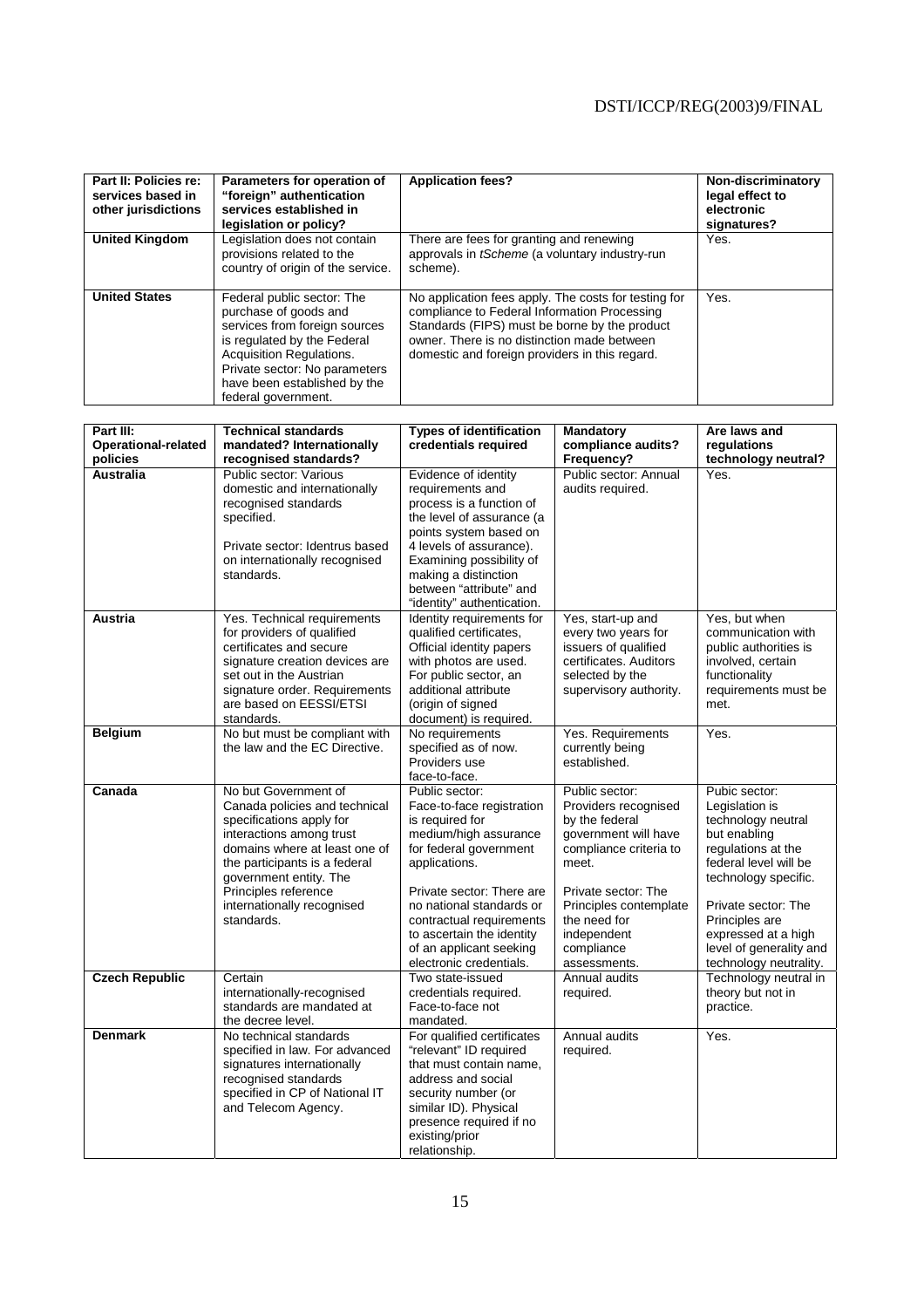| Part III:                       | <b>Technical standards</b>                                                                                                                                                                                                                                     | <b>Types of identification</b>                                                                                                                                                                                             | Mandatory                                                                                                                                                 | Are laws and                                                                                                                                     |
|---------------------------------|----------------------------------------------------------------------------------------------------------------------------------------------------------------------------------------------------------------------------------------------------------------|----------------------------------------------------------------------------------------------------------------------------------------------------------------------------------------------------------------------------|-----------------------------------------------------------------------------------------------------------------------------------------------------------|--------------------------------------------------------------------------------------------------------------------------------------------------|
| Operational-related<br>policies | mandated? Internationally<br>recognised standards?                                                                                                                                                                                                             | credentials required                                                                                                                                                                                                       | compliance audits?<br>Frequency?                                                                                                                          | regulations<br>technology neutral?                                                                                                               |
| <b>Finland</b>                  | No technical standards are<br>mandated through domestic<br>legislation. International<br>standards referenced for<br>public sector<br>communications.                                                                                                          | Identity must be verified<br>in a "careful and reliable<br>manner". In practice, a<br>face-to-face process is<br>involved.                                                                                                 | Supervision for<br>compliance is the<br>responsibility of a<br>public authority that<br>has the right to inspect<br>hardware and software<br>at any time. | Yes. Solutions based<br>on PKI and qualified<br>certs as well as other<br>well-functioning<br>methods are lawful.                                |
| <b>France</b>                   | French legislation does not<br>impose any technical<br>standards. European<br>standards proposed as part<br>of the voluntary system of<br>certification.                                                                                                       | Providers free to<br>establish their own<br>processes but<br>face-to-face process will<br>be required for qualified<br>certificates.                                                                                       | Yes. Periodic audit<br>required by an<br>accredited independent<br>body.                                                                                  | Yes but based on<br>asymmetric<br>cryptography-based<br>standards.                                                                               |
| Germany                         | The signature act and<br>ordinance set out the<br>technical criteria. The<br>"Common Criteria" are<br>integrated into the<br>requirements.                                                                                                                     | ID requirements exist for<br>qualified electronic<br>signatures (as this is a<br>core requirement for a<br>secure signature<br>service.) Possibility of<br>using pre-existing trust<br>relationships is being<br>examined. | Yes. Every three<br>years.                                                                                                                                | Rules are technology<br>neutral apart from the<br>fact that qualified<br>electronic signatures<br>rely on PKI.                                   |
| Hungary                         | Yes. For advanced or<br>qualified certificates.<br>International standards have<br>been taken into account in<br>setting the requirements.                                                                                                                     | Identity checking is a<br>function of the trust<br>level.                                                                                                                                                                  | Annual compliance<br>audits are necessary<br>for qualified CA<br>providers.                                                                               | Yes.                                                                                                                                             |
| <b>Italy</b>                    | No mandatory standards for<br>electronic signatures but<br>technical standards exist for<br>digital signatures and user<br>authentication. Additional<br>technical rules have been<br>introduced for<br>inter-operability purposes.                            | Depends on contractual<br>agreements for<br>electronic signatures but<br>for digital signatures,<br>face-face registration is<br>required and prior trust<br>relationships cannot be<br>relied upon.                       | No compliance audit is<br>required for electronic<br>signatures or user<br>authentication but<br>audit requirements<br>exist for digital<br>signatures.   | Yes (provided that the<br>technology is<br>asymmetric<br>cryptography-based in<br>the case of digital<br>signatures and user<br>authentication). |
| Japan                           | For public entities, technical<br>standards mandated by<br>ministerial ordinance &<br>notifications. Domestic<br>technical standards are<br>mandated in legislation for<br>accredited services.<br>Standards are not specified<br>for non-accredited services. | May be specified<br>depending on<br>application. Some<br>require face-to-face. No<br>exemptions for<br>pre-existing<br>relationships. No<br>particular requirements<br>imposed on<br>non-accredited<br>providers.          | Provisions for<br>inspection are<br>stipulated for<br>accredited providers.<br>There are no specific<br>requirements or rules<br>for inspectors.          | Public entities: PKI<br>mandated.<br>Private sector:<br>technology neutral.                                                                      |
| Korea                           | Internationally recognised<br>standards are mandated for<br>accredited CAs.                                                                                                                                                                                    | <b>Credential requirements</b><br>specified in regulations.                                                                                                                                                                | Audit requirements<br>exist for accredited<br>providers (six months<br>after accredited date<br>and annually<br>thereafter).                              | Current laws and<br>policies are<br>technology neutral.                                                                                          |
| <b>Mexico</b>                   | Yes. Internationally<br>recognised standards are<br>referenced.                                                                                                                                                                                                | Means of verification of<br>identity varies.                                                                                                                                                                               | Not considered in the<br>legislation.                                                                                                                     | Yes (since<br>international standards<br>are considered in their<br>development).                                                                |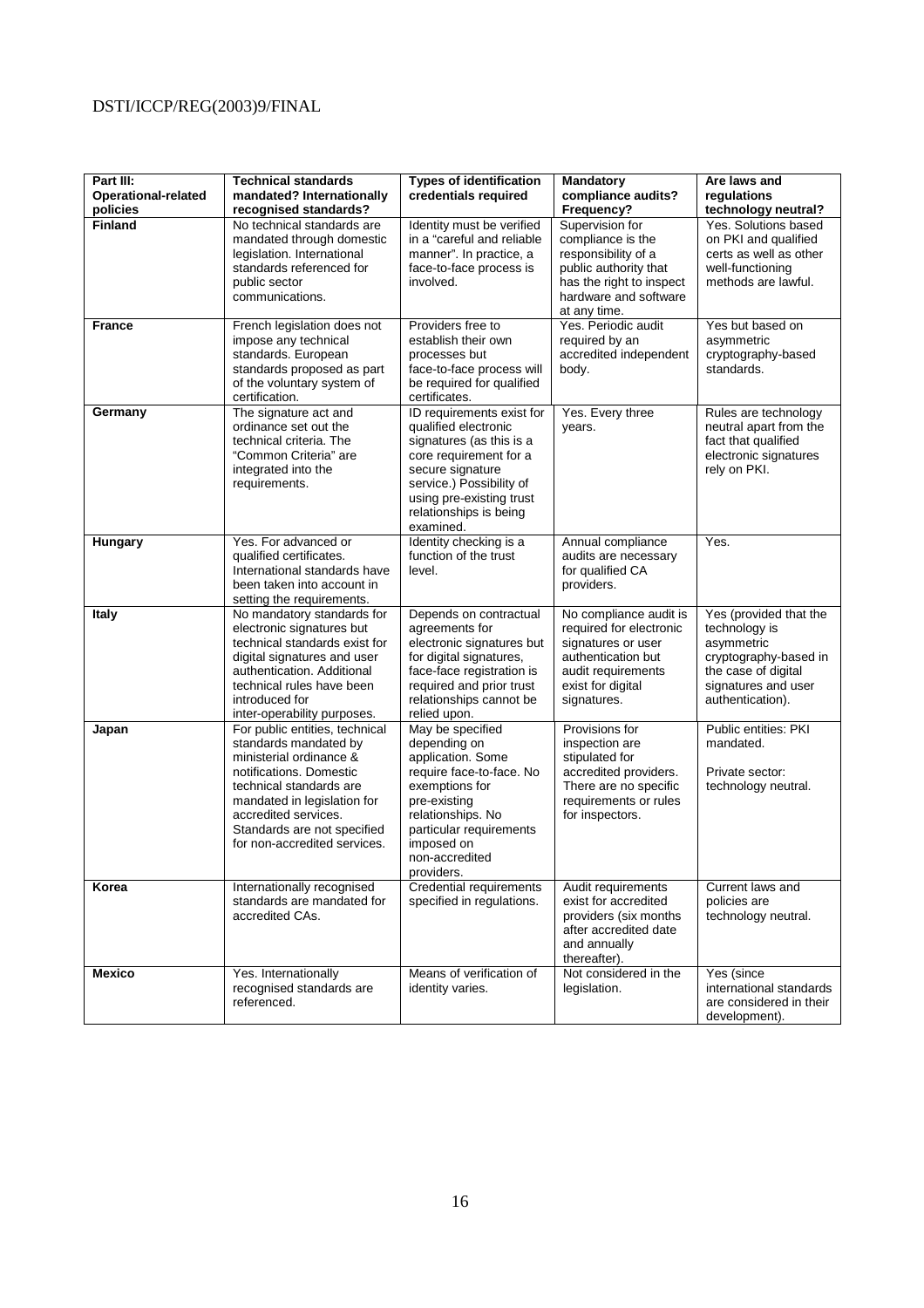| Part III:<br>Operational-related<br>policies | <b>Technical standards</b><br>mandated? Internationally<br>recognised standards?                                                                                                                                                | <b>Types of identification</b><br>credentials required                                                                                                                                                                                                                             | <b>Mandatory</b><br>compliance audits?<br>Frequency?                                                                                                                              | Are laws and<br>regulations<br>technology neutral?                                                                                             |
|----------------------------------------------|---------------------------------------------------------------------------------------------------------------------------------------------------------------------------------------------------------------------------------|------------------------------------------------------------------------------------------------------------------------------------------------------------------------------------------------------------------------------------------------------------------------------------|-----------------------------------------------------------------------------------------------------------------------------------------------------------------------------------|------------------------------------------------------------------------------------------------------------------------------------------------|
| <b>Netherlands</b>                           | Standards not mandated for<br>generic authentication but are<br>for government PKI. The<br>standards are heavily based<br>on EESSI deliverables.<br>Detailed technical regulations<br>can exist for sector-specific<br>schemes. | Identity ascertained<br>using official identity<br>documents for qualified<br>certificates and<br>government PKI.<br>Face-to-face required<br>but pre-existing<br>relationships can be<br>relied upon under<br>certain conditions.                                                 | No audit requirements<br>in the supervision<br>system.<br>The voluntary<br>accreditation scheme<br>has compliance<br>component (using<br>accredited certification<br>institutes). | At the level of the law<br>and royal decree yes.<br>At lower levels: no.                                                                       |
| Norway                                       | There are no references to<br>standards in the Act or<br>regulations.<br>Recommendations for CPs for<br>public sector use exist and are<br>based on X.509 and the specs<br>for qualified certificates.                          | Regulations exist with<br>respect to qualified<br>certs. Identity must be<br>verified by personal<br>appearance unless this<br>has already been done<br>through an existing<br>customer relationship.<br>Face-to-face process not<br>required for certs at a<br>lower trust level. | No since there is no<br>licensing system.                                                                                                                                         | Yes, as a basic<br>principle. However,<br>implementing<br>legislation for the EC<br>Directive is basically<br>PKI.                             |
| <b>Slovak Republic</b>                       | Services are based on X.509.                                                                                                                                                                                                    | "Definite" identifiers must<br>be used.                                                                                                                                                                                                                                            | Compliance audit is<br>required annually for<br>accredited providers.<br>Auditor requirements<br>are specified.                                                                   | Legislation is digital<br>signature-based.                                                                                                     |
| Spain                                        | No.                                                                                                                                                                                                                             | For qualified certificates,<br>physical presence of the<br>person is required or<br>notarised identity<br>documents can be<br>submitted. However,<br>some exceptions are<br>permitted in case of<br>previous accredited<br>identifications.                                        | No.                                                                                                                                                                               | Yes.                                                                                                                                           |
| <b>Sweden</b>                                | No.                                                                                                                                                                                                                             | Requirements exist for<br>qualified certificates as<br>per the Directive. More<br>detailed requirements<br>may be issued in the<br>future.                                                                                                                                         | No.                                                                                                                                                                               | Yes.                                                                                                                                           |
| <b>Switzerland</b>                           | The pending legislation<br>provides for the Federal<br>Council to develop provisions.<br>The Council may not only<br>consider international<br>standards but make them<br>directly applicable.                                  | Face-to-face process<br>generally required for<br>qualified certificates. Not<br>required for renewals<br>though. Non-recognised<br>providers are free to<br>establish their own<br>processes.                                                                                     | Yes for recognised<br>providers. Recognition<br>is valid for three years<br>and partial audits are<br>conducted annually.                                                         | Pending legislation<br>will respect the<br>principle of<br>technology neutrality<br>but the Ordinance<br>only addresses digital<br>signatures. |
| <b>United Kingdom</b>                        | Legislation does not mandate<br>technical standards but<br>evidence of compliance with<br>standards may be required.                                                                                                            | <b>Registration process</b><br>depends on level of<br>assurance and whether<br>government transactions<br>are involved. Highest<br>levels require<br>face-to-face.                                                                                                                 | No legislative<br>requirements for<br>audits but tScheme<br>requires annual audits.                                                                                               | Legislation is<br>technology neutral<br>but policy decisions<br>of users are not<br>technology neutral.                                        |